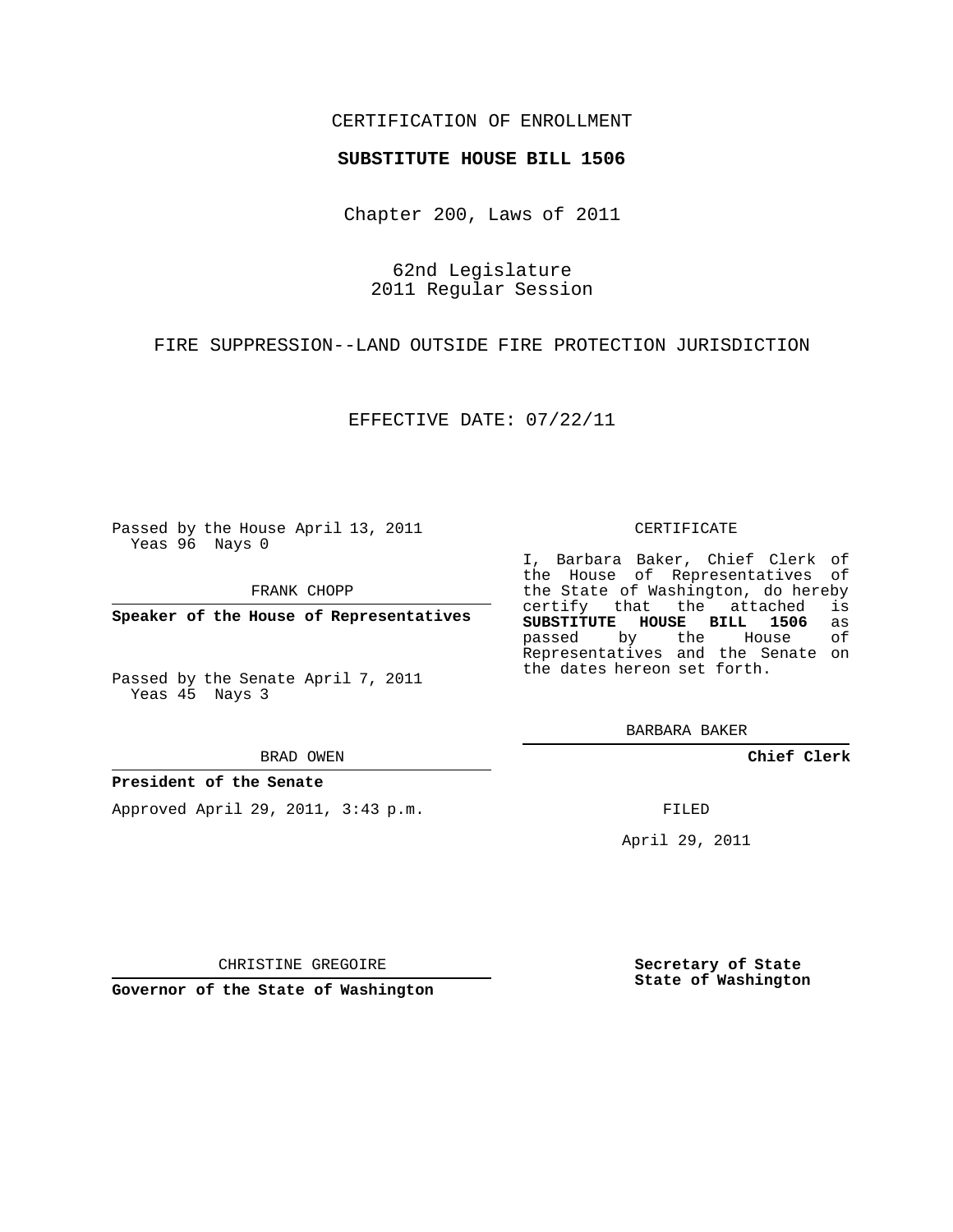# **SUBSTITUTE HOUSE BILL 1506** \_\_\_\_\_\_\_\_\_\_\_\_\_\_\_\_\_\_\_\_\_\_\_\_\_\_\_\_\_\_\_\_\_\_\_\_\_\_\_\_\_\_\_\_\_

\_\_\_\_\_\_\_\_\_\_\_\_\_\_\_\_\_\_\_\_\_\_\_\_\_\_\_\_\_\_\_\_\_\_\_\_\_\_\_\_\_\_\_\_\_

AS AMENDED BY THE SENATE

Passed Legislature - 2011 Regular Session

## **State of Washington 62nd Legislature 2011 Regular Session**

**By** House Judiciary (originally sponsored by Representatives Chandler, Takko, and Johnson)

READ FIRST TIME 02/15/11.

 AN ACT Relating to fire suppression efforts and capabilities on unprotected land outside a fire protection jurisdiction; reenacting and amending RCW 64.06.015 and 64.06.020; adding a new section to chapter 52.12 RCW; and adding a new section to chapter 4.24 RCW.

BE IT ENACTED BY THE LEGISLATURE OF THE STATE OF WASHINGTON:

 NEW SECTION. **Sec. 1.** A new section is added to chapter 52.12 RCW to read as follows:

 (1) The definitions in this section apply throughout this section and section 2 of this act unless the context clearly requires otherwise.

 (a) "Fire protection service agency" or "agency" means any local, state, or federal governmental entity responsible for the provision of firefighting services, including fire protection districts, regional fire protection service authorities, cities, towns, port districts, the department of natural resources, and federal reservations.

 (b) "Fire protection jurisdiction" means an area or property located within a fire protection district, a regional fire protection service authority, a city, a town, a port district, lands protected by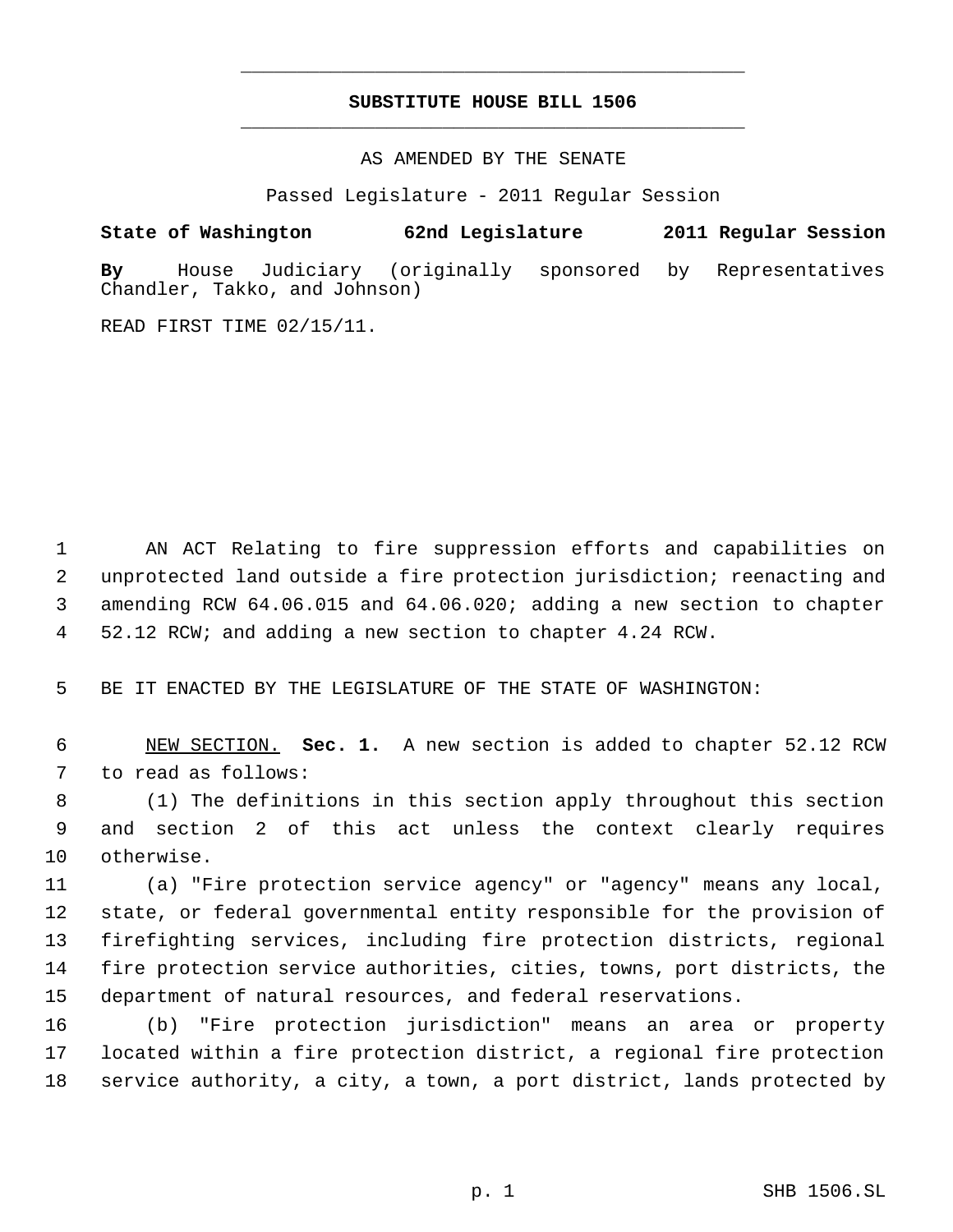the department of natural resources under chapter 76.04 RCW, or on federal lands.

 (c) "Firefighting services" means the provision of fire prevention services, fire suppression services, emergency medical services, and other services related to the protection of life and property.

 (d) "Improved property" means property upon which a structure is located, but does not include roads, bridges, land devoted primarily to growing and harvesting timber, or land devoted primarily to the production of livestock or agricultural commodities for commercial purposes.

(e) "Property" means land, structures, or land and structures.

 (f) "Unimproved property" has the same meaning as "unimproved lands" in RCW 76.04.005.

 (g) "Unprotected land" means improved property located outside a fire protection jurisdiction.

 (2)(a) In order to facilitate the provision of firefighting services to unprotected lands, property owners of unprotected lands are encouraged, to the extent practicable, to form or annex into a fire protection jurisdiction or to enter into a written contractual agreement with a fire protection service agency or agencies for the provision of firefighting services. Any written contractual agreement between a property owner and a fire protection service agency must include, at minimum, a risk assessment of the property as well as a capabilities assessment for the district.

 (b) Property owners of unprotected land who choose not to form or annex into a fire protection jurisdiction or to enter into a written contractual agreement with a fire protection agency or agencies for the provision of firefighting services, do so willingly and with full knowledge that a fire protection service agency is not obligated to provide firefighting services to unprotected land.

 (3) In the absence of a written contractual agreement, a fire protection service agency may initiate firefighting services on unprotected land outside its fire protection jurisdiction in the following instances: (a) Service was specifically requested by a landowner or other fire service protection agency; (b) service could reasonably be believed to prevent the spread of a fire onto lands protected by the agency; or (c) service could reasonably be believed to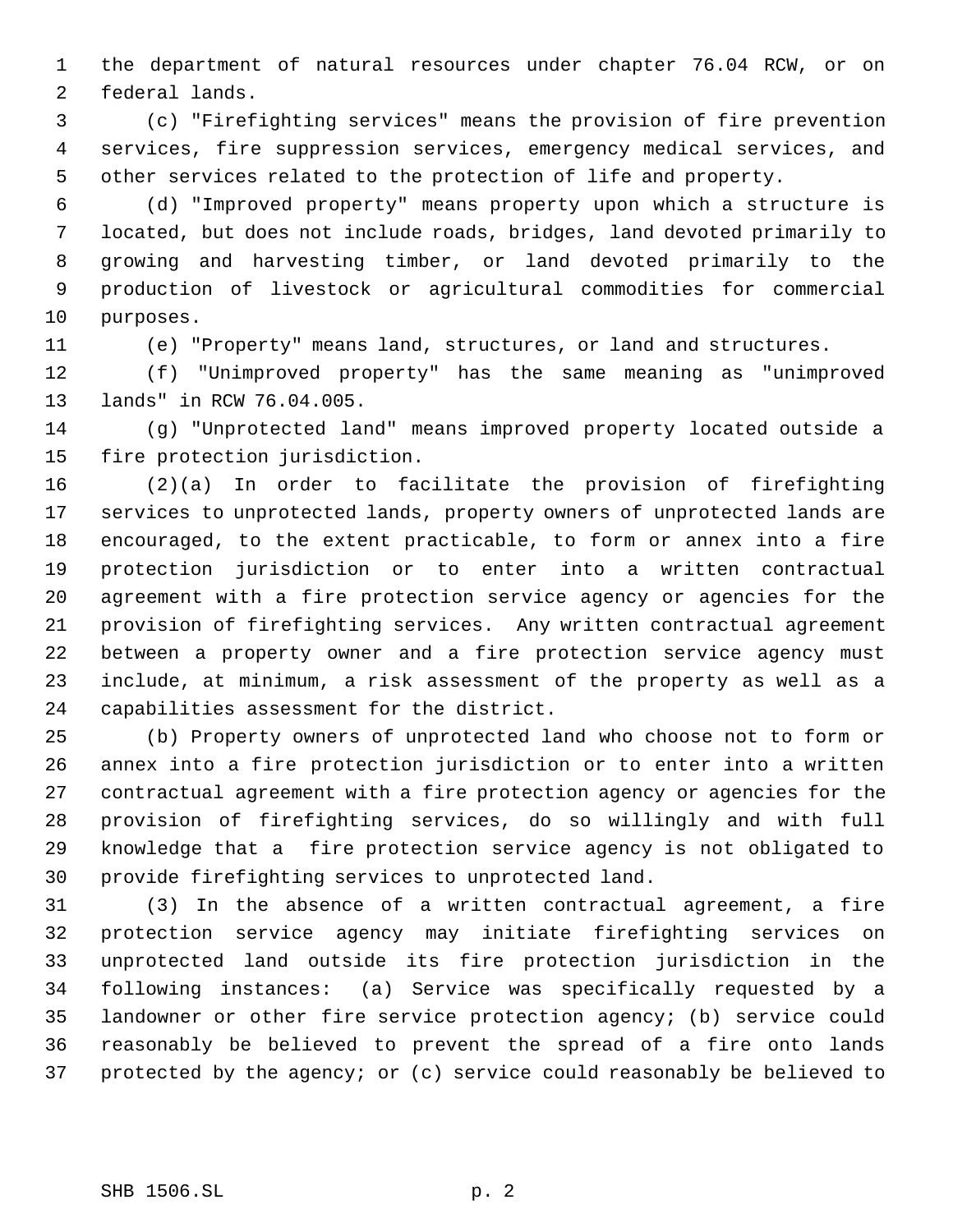substantially mitigate the risk of harm to life or property by preventing the spread of a fire onto other unprotected lands.

 (4)(a) The property owner or owners shall reimburse an agency initiating firefighting services on unprotected land outside its fire protection jurisdiction for actual costs that are incurred that are proportionate to the fire itself. Cost recovery is based upon the Washington fire chiefs standardized fire service fee schedule.

 (b) If a property owner fails to pay or defaults in payment to an agency for services rendered, the agency is entitled to pursue payment through the collections process outlined in RCW 19.16.500 or through initiation of court action.

 NEW SECTION. **Sec. 2.** A new section is added to chapter 4.24 RCW to read as follows:

 Any fire service protection agency, as well as the firefighters therein, whether volunteer or paid, which takes part in firefighting efforts outside its jurisdiction or provides emergency care, rescue, assistance, or recovery services at the scene of an emergency, is not liable for civil damages resulting from any act or omission in the rendering of such services, other than acts or omissions constituting gross negligence or willful or wanton misconduct.

 **Sec. 3.** RCW 64.06.015 and 2009 c 505 s 2 and 2009 c 130 s 1 are each reenacted and amended to read as follows:

 (1) In a transaction for the sale of unimproved residential real property, the seller shall, unless the buyer has expressly waived the right to receive the disclosure statement under RCW 64.06.010, or unless the transfer is otherwise exempt under RCW 64.06.010, deliver to the buyer a completed seller disclosure statement in the following format and that contains, at a minimum, the following information:

INSTRUCTIONS TO THE SELLER

 Please complete the following form. Do not leave any spaces blank. If the question clearly does not apply to the property write "NA." If the answer is "yes" to any \* items, please explain on attached sheets. Please refer to the line number(s) of the question(s) when you provide your explanation(s). For your protection you must date and sign each page of this disclosure statement and each attachment. Delivery of the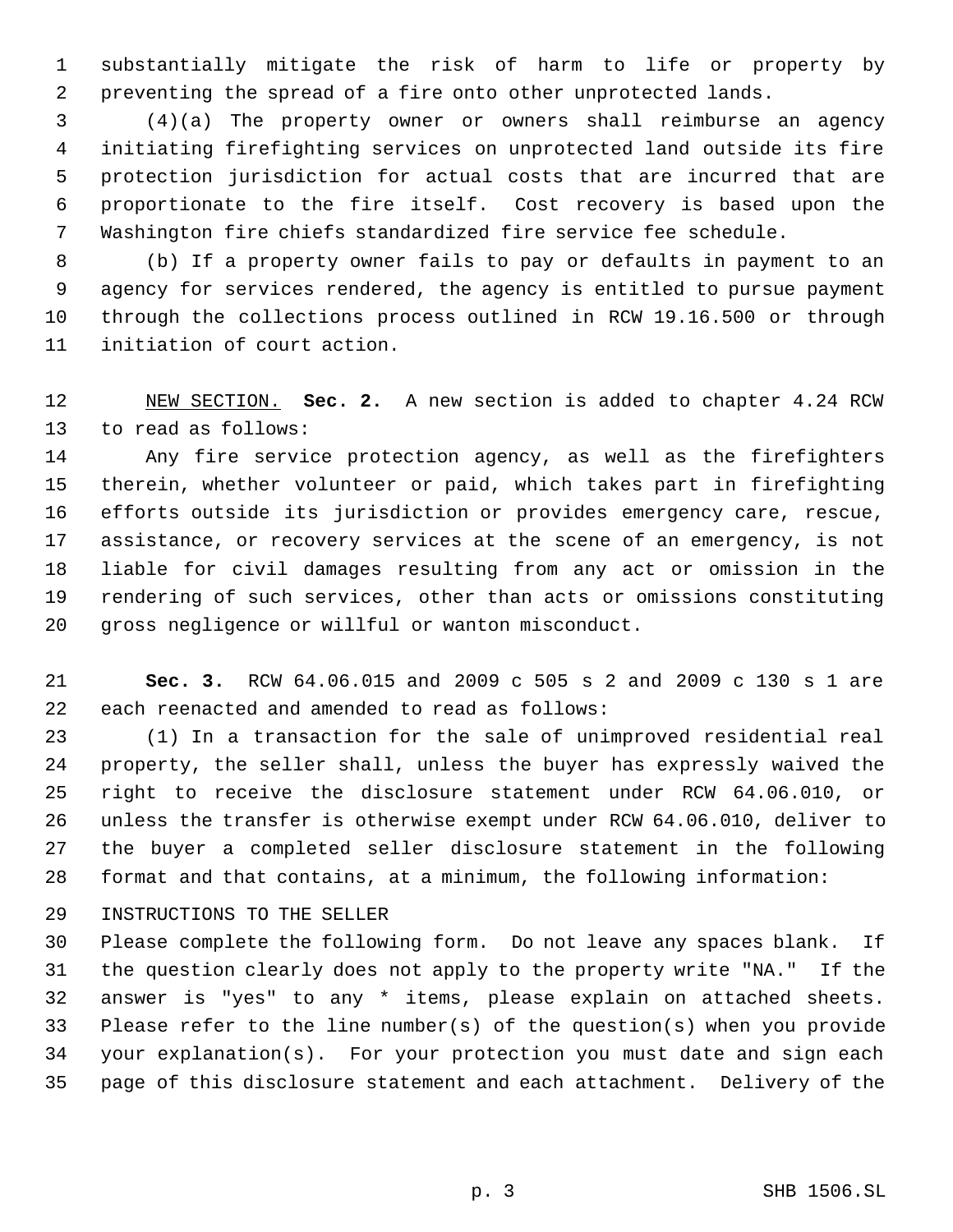disclosure statement must occur not later than five business days, unless otherwise agreed, after mutual acceptance of a written contract to purchase between a buyer and a seller.

### NOTICE TO THE BUYER

 THE FOLLOWING DISCLOSURES ARE MADE BY SELLER ABOUT THE CONDITION OF THE PROPERTY LOCATED AT . . . . . . . . . . . . . . . . . . . . . . . . .

("THE PROPERTY"), OR AS LEGALLY DESCRIBED ON ATTACHED EXHIBIT A.

 SELLER MAKES THE FOLLOWING DISCLOSURES OF EXISTING MATERIAL FACTS OR MATERIAL DEFECTS TO BUYER BASED ON SELLER'S ACTUAL KNOWLEDGE OF THE PROPERTY AT THE TIME SELLER COMPLETES THIS DISCLOSURE STATEMENT. UNLESS YOU AND SELLER OTHERWISE AGREE IN WRITING, YOU HAVE THREE BUSINESS DAYS FROM THE DAY SELLER OR SELLER'S AGENT DELIVERS THIS DISCLOSURE STATEMENT TO YOU TO RESCIND THE AGREEMENT BY DELIVERING A SEPARATELY SIGNED WRITTEN STATEMENT OF RESCISSION TO SELLER OR SELLER'S AGENT. IF THE SELLER DOES NOT GIVE YOU A COMPLETED DISCLOSURE STATEMENT, THEN YOU MAY WAIVE THE RIGHT TO RESCIND PRIOR TO OR AFTER THE TIME YOU ENTER INTO A SALE AGREEMENT.

 THE FOLLOWING ARE DISCLOSURES MADE BY SELLER AND ARE NOT THE REPRESENTATIONS OF ANY REAL ESTATE LICENSEE OR OTHER PARTY. THIS INFORMATION IS FOR DISCLOSURE ONLY AND IS NOT INTENDED TO BE A PART OF ANY WRITTEN AGREEMENT BETWEEN BUYER AND SELLER.

 FOR A MORE COMPREHENSIVE EXAMINATION OF THE SPECIFIC CONDITION OF THIS PROPERTY YOU ARE ADVISED TO OBTAIN AND PAY FOR THE SERVICES OF QUALIFIED EXPERTS TO INSPECT THE PROPERTY, WHICH MAY INCLUDE, WITHOUT LIMITATION, ARCHITECTS, ENGINEERS, LAND SURVEYORS, PLUMBERS, ELECTRICIANS, ROOFERS, BUILDING INSPECTORS, ON-SITE WASTEWATER TREATMENT INSPECTORS, OR STRUCTURAL PEST INSPECTORS. THE PROSPECTIVE BUYER AND SELLER MAY WISH TO OBTAIN PROFESSIONAL ADVICE OR INSPECTIONS OF THE PROPERTY OR TO PROVIDE APPROPRIATE PROVISIONS IN A CONTRACT BETWEEN THEM WITH RESPECT TO ANY ADVICE, INSPECTION, DEFECTS OR WARRANTIES.

Seller . . . . is/ . . . . is not occupying the property.

**I. SELLER'S DISCLOSURES:**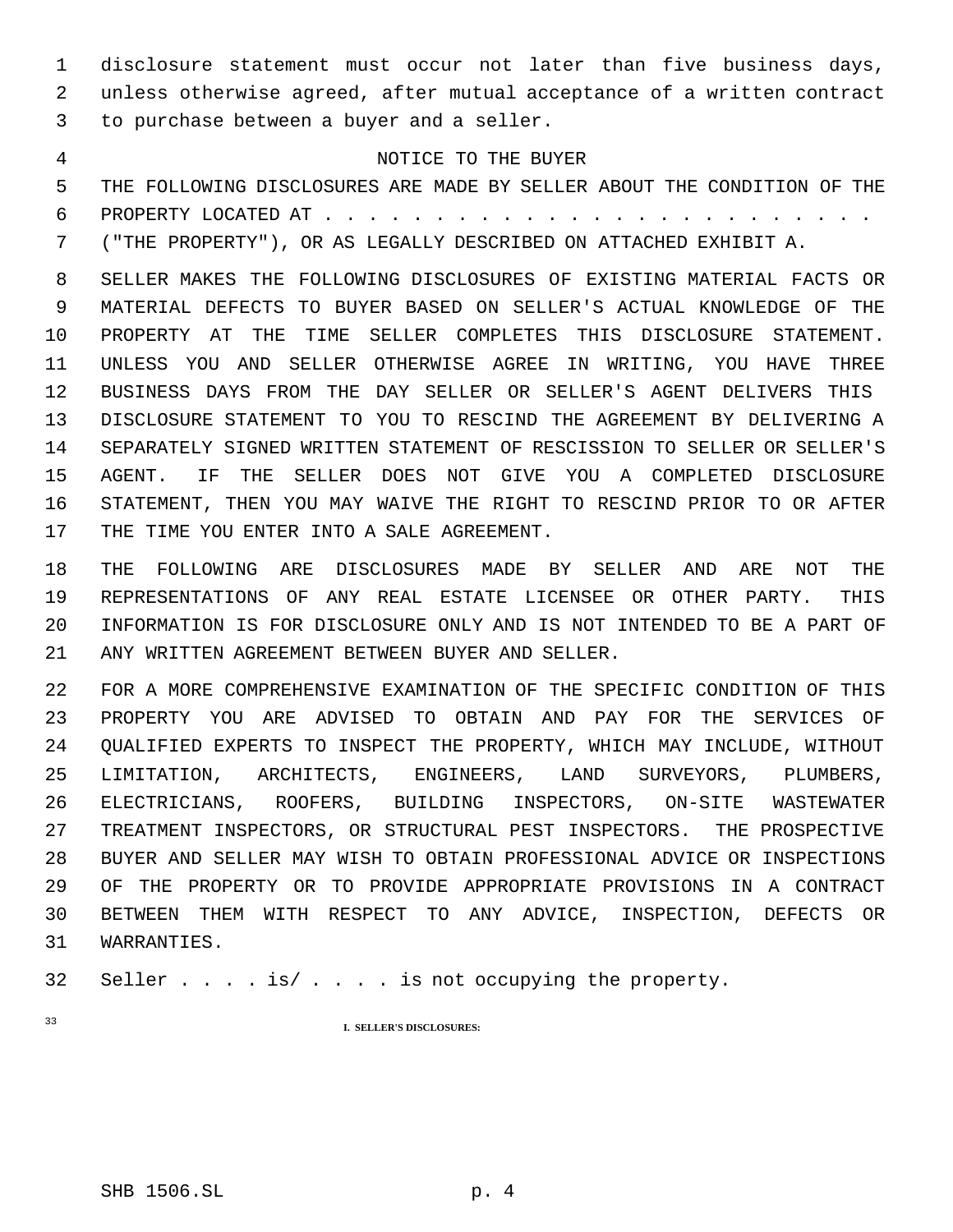| 1              |                                                                                                                                                                   |                                   |                |                                                                                   |  |  |  |  |
|----------------|-------------------------------------------------------------------------------------------------------------------------------------------------------------------|-----------------------------------|----------------|-----------------------------------------------------------------------------------|--|--|--|--|
| 2              | *If you answer "Yes" to a question with an asterisk (*), please explain your answer<br>and attach documents, if available and not otherwise publicly recorded. If |                                   |                |                                                                                   |  |  |  |  |
| 3              |                                                                                                                                                                   | necessary, use an attached sheet. |                |                                                                                   |  |  |  |  |
| 4              |                                                                                                                                                                   |                                   |                | 1. TITLE                                                                          |  |  |  |  |
| 5<br>6         | $[ ]$ Yes                                                                                                                                                         | $[ ]$ No                          | [ ] Don't know | A. Do you have legal authority to sell<br>the property? If no, please explain.    |  |  |  |  |
| 7<br>8         | $[ ]$ Yes                                                                                                                                                         | $[ ]$ No                          | [ ] Don't know | *B. Is title to the property subject to<br>any of the following?                  |  |  |  |  |
| 9              |                                                                                                                                                                   |                                   |                | (1) First right of refusal                                                        |  |  |  |  |
| 10             |                                                                                                                                                                   |                                   |                | (2) Option                                                                        |  |  |  |  |
| 11             |                                                                                                                                                                   |                                   |                | (3) Lease or rental agreement                                                     |  |  |  |  |
| 12             |                                                                                                                                                                   |                                   |                | $(4)$ Life estate?                                                                |  |  |  |  |
| 13<br>14<br>15 | $[ ]$ Yes                                                                                                                                                         | $[ ]$ No                          | [ ] Don't know | *C. Are there any encroachments,<br>boundary agreements, or boundary<br>disputes? |  |  |  |  |
| 16             | $[ ]$ Yes                                                                                                                                                         | $[ ]$ No                          | [ ] Don't know | *D. Is there a private road or easement                                           |  |  |  |  |
| 17             |                                                                                                                                                                   |                                   |                | agreement for access to the property?                                             |  |  |  |  |
| 18             | $[ ]$ Yes                                                                                                                                                         | $[ ]$ No                          | [ ] Don't know | *E. Are there any rights-of-way,                                                  |  |  |  |  |
| 19             |                                                                                                                                                                   |                                   |                | easements, or access limitations that                                             |  |  |  |  |
| 20             |                                                                                                                                                                   |                                   |                | affect the Buyer's use of the property?                                           |  |  |  |  |
| 21             | $[ ]$ Yes                                                                                                                                                         | $[ ]$ No                          | [ ] Don't know | *F. Are there any written agreements                                              |  |  |  |  |
| 22             |                                                                                                                                                                   |                                   |                | for joint maintenance of an easement or                                           |  |  |  |  |
| 23             |                                                                                                                                                                   |                                   |                | right-of-way?                                                                     |  |  |  |  |
| 24             | $[ ]$ Yes                                                                                                                                                         | $[ ]$ No                          | [ ] Don't know | *G. Is there any study, survey project,                                           |  |  |  |  |
| 25<br>26       |                                                                                                                                                                   |                                   |                | or notice that would adversely affect the<br>property?                            |  |  |  |  |
| 27             | $[$   Yes                                                                                                                                                         | $[ ]$ No                          | [ ] Don't know | *H. Are there any pending or existing                                             |  |  |  |  |
| 28             |                                                                                                                                                                   |                                   |                | assessments against the property?                                                 |  |  |  |  |
| 29             | $[ ]$ Yes                                                                                                                                                         | $[ ]$ No                          | [ ] Don't know | *I. Are there any zoning violations,                                              |  |  |  |  |
| 30             |                                                                                                                                                                   |                                   |                | nonconforming uses, or any unusual                                                |  |  |  |  |
| 31             |                                                                                                                                                                   |                                   |                | restrictions on the property that affect                                          |  |  |  |  |
| 32             |                                                                                                                                                                   |                                   |                | future construction or remodeling?                                                |  |  |  |  |
| 33             | $\lceil$   Yes                                                                                                                                                    | $\lceil \cdot \rceil$ No          | [ ] Don't know | *J. Is there a boundary survey for the                                            |  |  |  |  |
| 34             |                                                                                                                                                                   |                                   |                | property?                                                                         |  |  |  |  |
| 35             | $\left[ \ \right]$ Yes                                                                                                                                            | $[ ]$ No                          | [ ] Don't know | *K. Are there any covenants,                                                      |  |  |  |  |
| 36<br>37       |                                                                                                                                                                   |                                   |                | conditions, or restrictions recorded<br>against title to the property?            |  |  |  |  |
| 38             |                                                                                                                                                                   |                                   |                |                                                                                   |  |  |  |  |
|                |                                                                                                                                                                   |                                   |                | 2. WATER                                                                          |  |  |  |  |
| 39             |                                                                                                                                                                   |                                   |                | A. Household Water                                                                |  |  |  |  |
| 40             | $[ ]$ Yes                                                                                                                                                         | $[ ]$ No                          | [ ] Don't know | (1) Does the property have potable                                                |  |  |  |  |
| 41             |                                                                                                                                                                   |                                   |                | water supply?                                                                     |  |  |  |  |
| 42<br>43       |                                                                                                                                                                   |                                   |                | (2) If yes, the source of water for the<br>property is:                           |  |  |  |  |
|                |                                                                                                                                                                   |                                   |                | [] Private or publicly owned water                                                |  |  |  |  |
| 44<br>45       |                                                                                                                                                                   |                                   |                | system                                                                            |  |  |  |  |
|                |                                                                                                                                                                   |                                   |                |                                                                                   |  |  |  |  |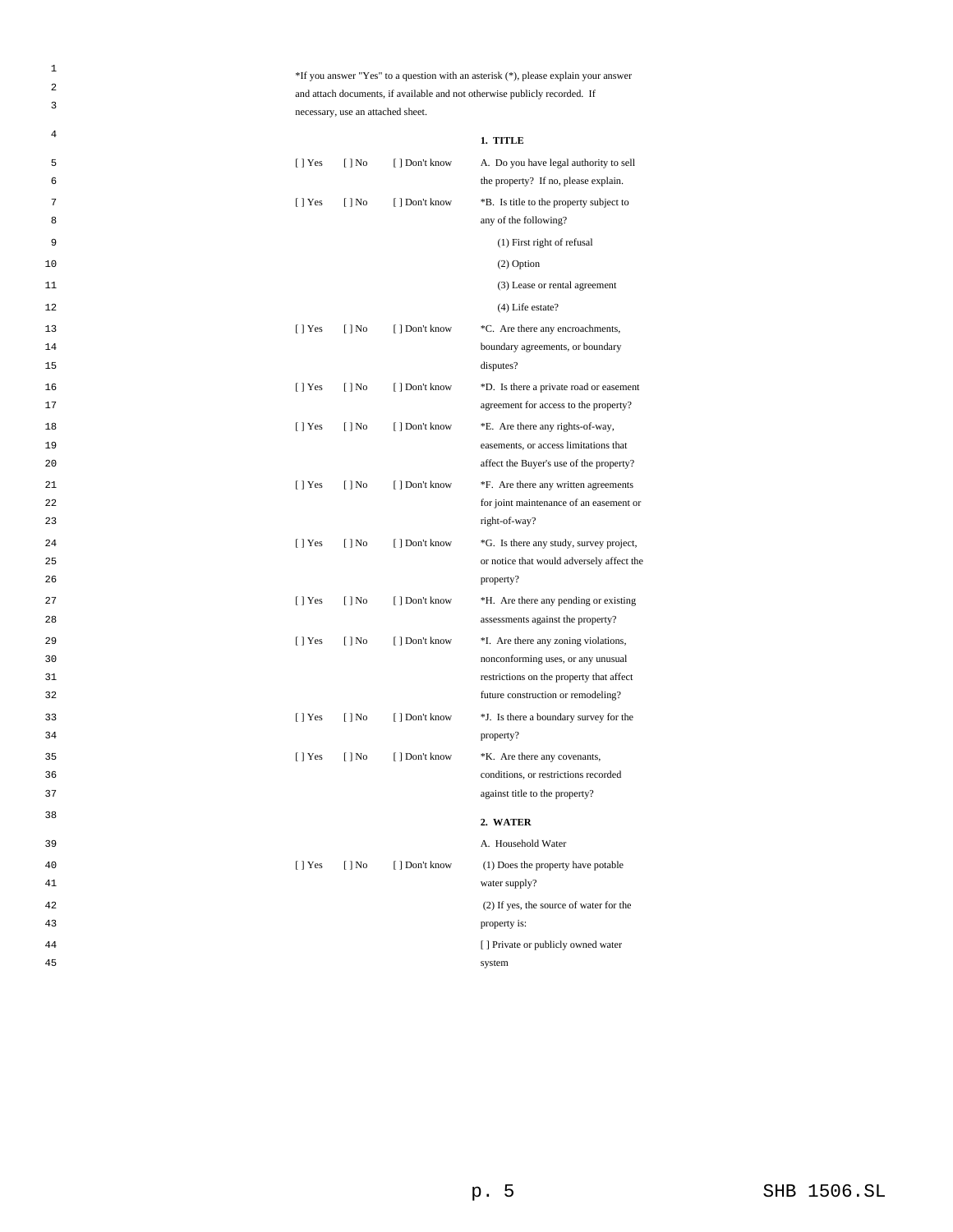| 1        |           |                          |                | [] Private well serving only the                                            |
|----------|-----------|--------------------------|----------------|-----------------------------------------------------------------------------|
| 2        |           |                          |                | property                                                                    |
| 3        |           |                          |                | *[] Other water system                                                      |
| 4<br>5   | $[ ]$ Yes | $[ ]$ No                 | [ ] Don't know | *If shared, are there any written<br>agreements?                            |
| 6        | $[ ]$ Yes | $[ ]$ No                 | [ ] Don't know | *(3) Is there an easement (recorded or                                      |
| 7        |           |                          |                | unrecorded) for access to and/or                                            |
| 8        |           |                          |                | maintenance of the water source?                                            |
| 9<br>10  | $[ ]$ Yes | $[ ]$ No                 | [ ] Don't know | *(4) Are there any problems or repairs<br>needed?                           |
|          |           |                          |                |                                                                             |
| 11       | $[ ]$ Yes | $[ ]$ No                 | [ ] Don't know | (5) Is there a connection or hook-up                                        |
| 12<br>13 |           |                          |                | charge payable before the property can<br>be connected to the water main?   |
| 14       | $[ ]$ Yes | $[ ]$ No                 | [ ] Don't know | (6) Have you obtained a certificate of                                      |
| 15       |           |                          |                | water availability from the water                                           |
| 16       |           |                          |                | purveyor serving the property? (If yes,                                     |
| 17       |           |                          |                | please attach a copy.)                                                      |
| 18       | $[ ]$ Yes | $\lceil \cdot \rceil$ No | [ ] Don't know | (7) Is there a water right permit,                                          |
| 19       |           |                          |                | certificate, or claim associated with                                       |
| 20       |           |                          |                | household water supply for the                                              |
| 21       |           |                          |                | property? (If yes, please attach a copy.)                                   |
| 22       | $[ ]$ Yes | $[ ]$ No                 | [ ] Don't know | (a) If yes, has the water right permit,                                     |
| 23       |           |                          |                | certificate, or claim been assigned,                                        |
| 24       |           |                          |                | transferred, or changed?                                                    |
| 25       |           |                          |                | *(b) If yes, has all or any portion of the                                  |
| 26<br>27 |           |                          |                | water right not been used for five or<br>more successive years?             |
|          |           |                          |                |                                                                             |
| 28       |           |                          |                |                                                                             |
| 29       | $[ ]$ Yes | $[$   No                 | [ ] Don't know | (c) If no or don't know, is the water                                       |
| 30<br>31 |           |                          |                | withdrawn from the water source less<br>than 5,000 gallons a day?           |
|          |           |                          |                |                                                                             |
| 32<br>33 | $[ ]$ Yes | $[$   No                 | [ ] Don't know | $*(8)$ Are there any defects in the<br>operation of the water system (e.g., |
| 34       |           |                          |                | pipes, tank, pump, etc.)?                                                   |
| 35       |           |                          |                | <b>B.</b> Irrigation Water                                                  |
| 36       | [ ] Yes   | [ ] No                   | [ ] Don't know | (1) Are there any irrigation water rights                                   |
| 37       |           |                          |                | for the property, such as a water right                                     |
| 38       |           |                          |                | permit, certificate, or claim? (If yes,                                     |
| 39       |           |                          |                | please attach a copy.)                                                      |
| 40       | $[$   Yes | $[ ]$ No                 | [ ] Don't know | (a) If yes, has all or any portion of the                                   |
| 41       |           |                          |                | water right not been used for five or                                       |
| 42       |           |                          |                | more successive years?                                                      |
| 43       | $[ ]$ Yes | $[ ]$ No                 | [ ] Don't know | (b) If yes, has the water right permit,                                     |
| 44       |           |                          |                | certificate, or claim been assigned,                                        |
| 45       |           |                          |                | transferred, or changed?                                                    |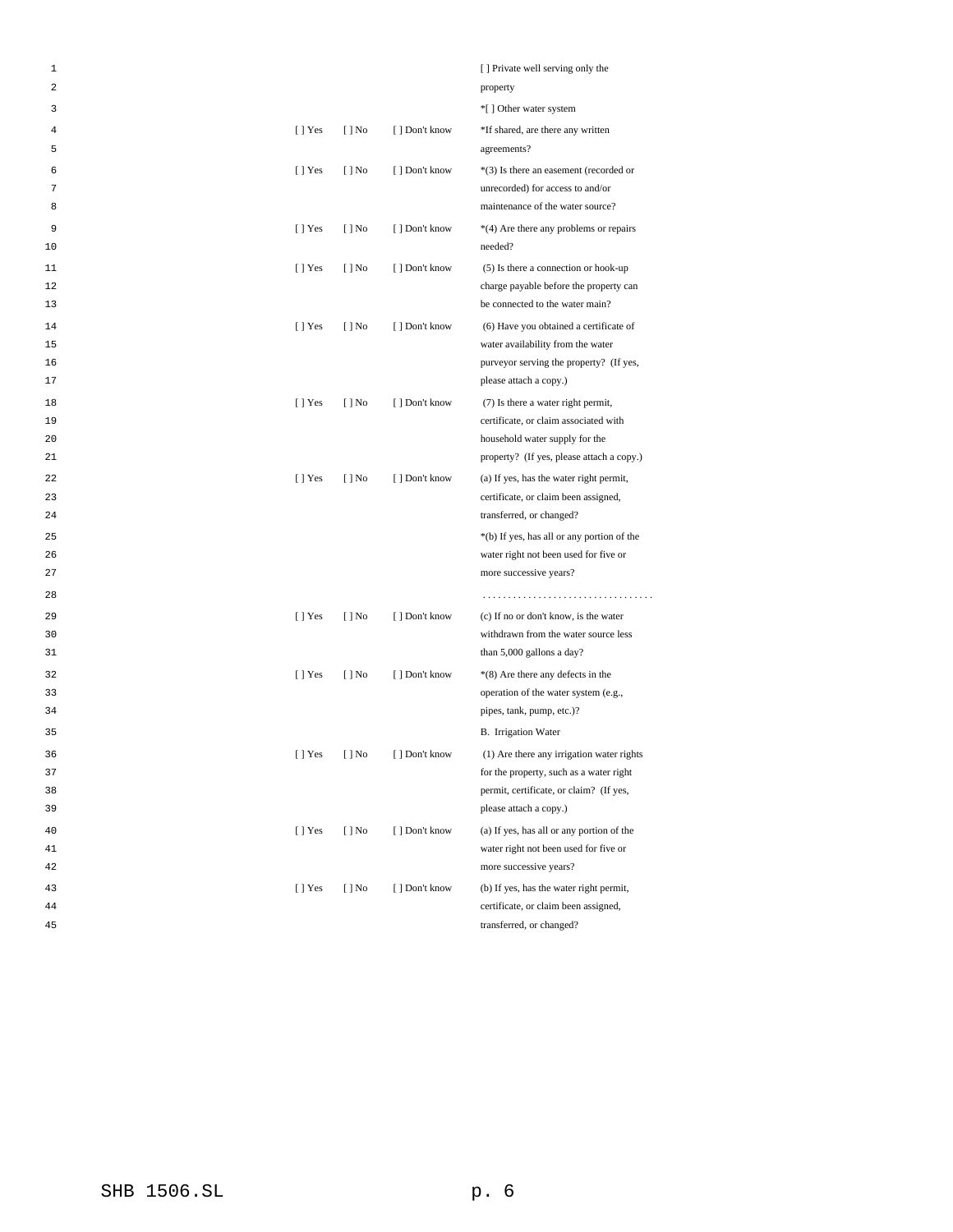| 1<br>2<br>3<br>4<br>5<br>6<br>7 | [] Yes  | $[$   No | [ ] Don't know | *(2) Does the property receive<br>irrigation water from a ditch company,<br>irrigation district, or other entity? If so,<br>please identify the entity that supplies<br>irrigation water to the property:<br>C. Outdoor Sprinkler System |
|---------------------------------|---------|----------|----------------|------------------------------------------------------------------------------------------------------------------------------------------------------------------------------------------------------------------------------------------|
| 8<br>9                          | [] Yes  | $[ ]$ No | [ ] Don't know | (1) Is there an outdoor sprinkler system<br>for the property?                                                                                                                                                                            |
| 10<br>11                        | [ ] Yes | $[$   No | [ ] Don't know | $*(2)$ If yes, are there any defects in the<br>system?                                                                                                                                                                                   |
| 12<br>13                        | [] Yes  | $[ ]$ No | [ ] Don't know | *(3) If yes, is the sprinkler system<br>connected to irrigation water?                                                                                                                                                                   |
| 14                              |         |          |                | 3. SEWER/SEPTIC SYSTEM                                                                                                                                                                                                                   |
| 15<br>16                        |         |          |                | A. The property is served by:<br>[] Public sewer system                                                                                                                                                                                  |
| 17                              |         |          |                | [] On-site sewage system (including                                                                                                                                                                                                      |
| 18<br>19                        |         |          |                | pipes, tanks, drainfields, and all other<br>component parts)                                                                                                                                                                             |
| 20<br>21                        |         |          |                | [] Other disposal system, please<br>describe:                                                                                                                                                                                            |
| 22                              |         |          |                |                                                                                                                                                                                                                                          |
| 23<br>24                        | [] Yes  | $[ ]$ No | [ ] Don't know | B. Is the property subject to any<br>sewage system fees or charges in                                                                                                                                                                    |
| 25<br>26                        |         |          |                | addition to those covered in your<br>regularly billed sewer or on-site sewage                                                                                                                                                            |
| 27<br>28                        |         |          |                | system maintenance service?<br>C. If the property is connected to an                                                                                                                                                                     |
| 29                              |         |          |                | on-site sewage system:                                                                                                                                                                                                                   |
| 30<br>31                        | [] Yes  | $[ ]$ No | [ ] Don't know | *(1) Was a permit issued for its<br>construction?                                                                                                                                                                                        |
| 32<br>33<br>34                  | [] Yes  | $[ ]$ No | [ ] Don't know | *(2) Was it approved by the local<br>health department or district following<br>its construction?                                                                                                                                        |
| 35<br>36                        | [] Yes  | $[$   No | [ ] Don't know | (3) Is the septic system a pressurized<br>system?                                                                                                                                                                                        |
| 37<br>38                        | [] Yes  | $[ ]$ No | [ ] Don't know | (4) Is the septic system a gravity<br>system?                                                                                                                                                                                            |
| 39<br>40                        | [] Yes  | $[ ]$ No | [ ] Don't know | *(5) Have there been any changes or<br>repairs to the on-site sewage system?                                                                                                                                                             |
| 41<br>42<br>43<br>44            | [] Yes  | $[ ]$ No | [ ] Don't know | (6) Is the on-site sewage system,<br>including the drainfield, located entirely<br>within the boundaries of the property?<br>If no, please explain:                                                                                      |
| 45                              |         |          |                |                                                                                                                                                                                                                                          |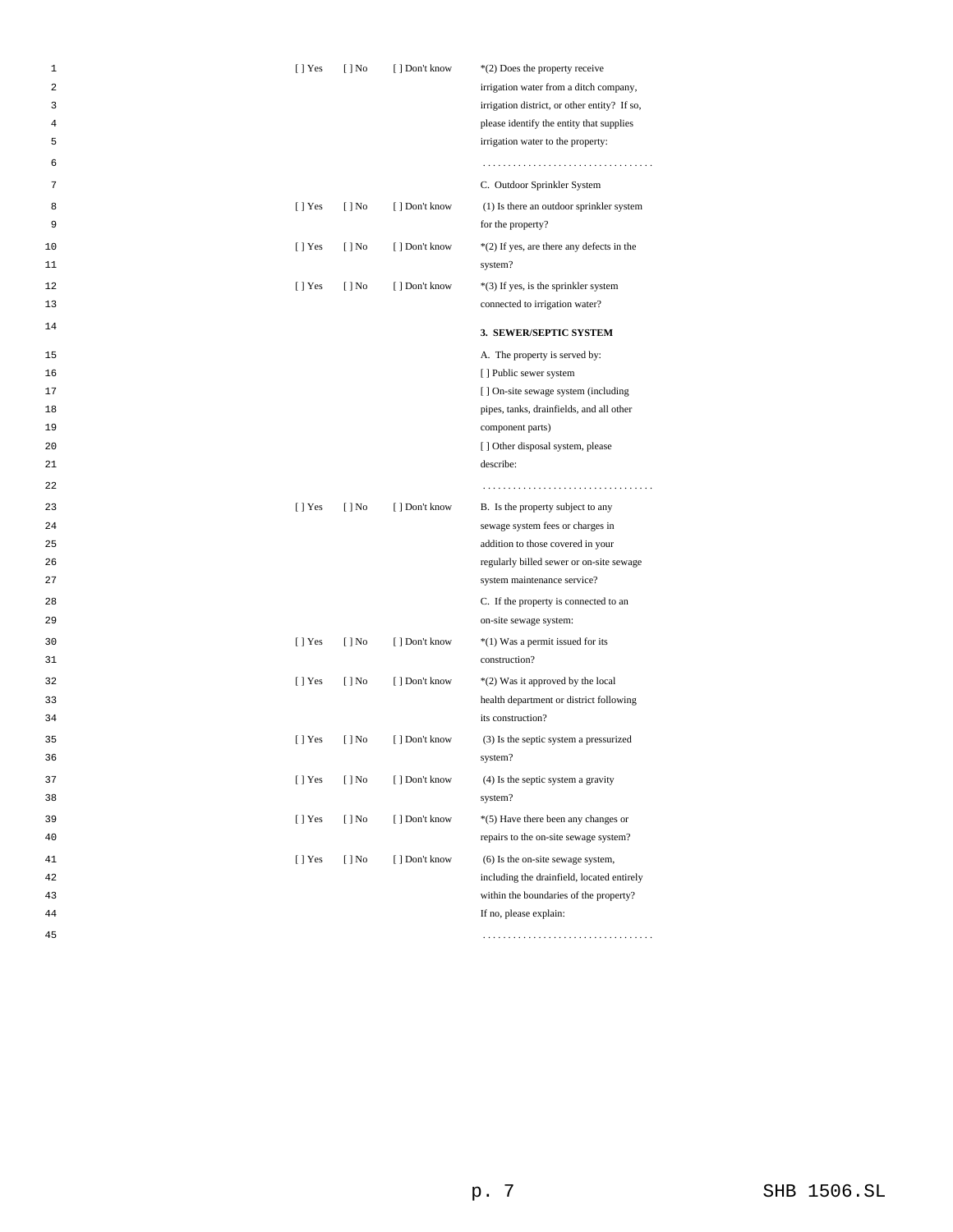| 1<br>2<br>3 | $[ ]$ Yes | $[ ]$ No | [ ] Don't know | *(7) Does the on-site sewage system<br>require monitoring and maintenance<br>services more frequently than once a |
|-------------|-----------|----------|----------------|-------------------------------------------------------------------------------------------------------------------|
| 4           |           |          |                | year?                                                                                                             |
| 5           |           |          |                |                                                                                                                   |
| 6           |           |          |                |                                                                                                                   |
|             |           |          |                | 4. ELECTRICAL/GAS                                                                                                 |
| 7<br>8      | $[ ]$ Yes | $[ ]$ No | [ ] Don't know | A. Is the property served by natural<br>gas?                                                                      |
| 9           | $[ ]$ Yes | $[ ]$ No | [ ] Don't know | B. Is there a connection charge for gas?                                                                          |
| 10          | $[ ]$ Yes | $[ ]$ No | [ ] Don't know | C. Is the property served by electricity?                                                                         |
| 11          | $[ ]$ Yes | $[ ]$ No | [ ] Don't know | D. Is there a connection charge for                                                                               |
| 12          |           |          |                | electricity?                                                                                                      |
| 13<br>14    | $[ ]$ Yes | $[ ]$ No | [ ] Don't know | *E. Are there any electrical problems<br>on the property?                                                         |
| 15          |           |          |                |                                                                                                                   |
| 16          |           |          |                | 5. FLOODING                                                                                                       |
| 17          | $[ ]$ Yes | $[ ]$ No | [ ] Don't know | A. Is the property located in a                                                                                   |
| 18          |           |          |                | government designated flood zone or                                                                               |
| 19          |           |          |                | floodplain?                                                                                                       |
| 20          |           |          |                | <b>6. SOIL STABILITY</b>                                                                                          |
| 21          | $[$   Yes | $[ ]$ No | [ ] Don't know | *A. Are there any settlement, earth                                                                               |
| 22          |           |          |                | movement, slides, or similar soil                                                                                 |
| 23          |           |          |                | problems on the property?                                                                                         |
| 24          |           |          |                |                                                                                                                   |
| 25          |           |          |                | 7. ENVIRONMENTAL                                                                                                  |
| 26          | $[ ]$ Yes | $[$   No | [ ] Don't know | *A. Have there been any flooding,                                                                                 |
| 27          |           |          |                | standing water, or drainage problems on                                                                           |
| 28<br>29    |           |          |                | the property that affect the property or<br>access to the property?                                               |
| 30          | $[ ]$ Yes | $[ ]$ No | [ ] Don't know | *B. Does any part of the property                                                                                 |
| 31          |           |          |                | contain fill dirt, waste, or other fill                                                                           |
| 32          |           |          |                | material?                                                                                                         |
| 33          | [] Yes    | $[ ]$ No | [ ] Don't know | *C. Is there any material damage to the                                                                           |
| 34          |           |          |                | property from fire, wind, floods, beach                                                                           |
| 35          |           |          |                | movements, earthquake, expansive                                                                                  |
| 36          |           |          |                | soils, or landslides?                                                                                             |
| 37          | [] Yes    | $[ ]$ No | [ ] Don't know | D. Are there any shorelines, wetlands,                                                                            |
| 38<br>39    |           |          |                | floodplains, or critical areas on the<br>property?                                                                |
| 40          | $[ ]$ Yes | $[ ]$ No | [ ] Don't know | *E. Are there any substances,                                                                                     |
| 41          |           |          |                | materials, or products in or on the                                                                               |
| 42          |           |          |                | property that may be environmental                                                                                |
| 43          |           |          |                | concerns, such as asbestos,                                                                                       |
| 44          |           |          |                | formaldehyde, radon gas, lead-based                                                                               |
| 45          |           |          |                | paint, fuel or chemical storage tanks, or                                                                         |
| 46          |           |          |                | contaminated soil or water?                                                                                       |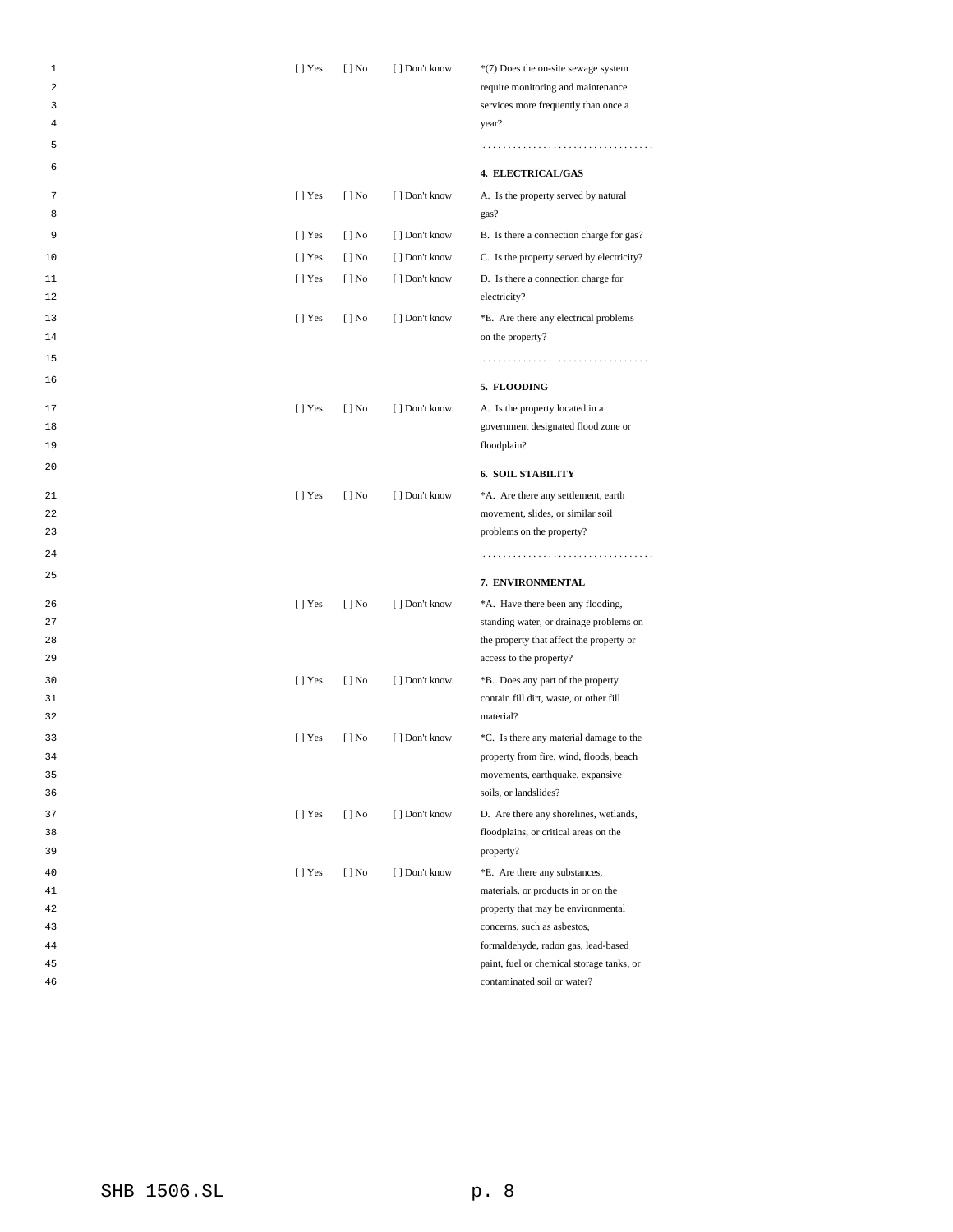| 1<br>2                                 | [ ] Yes   | $[ ]$ No                 | [ ] Don't know | *F. Has the property been used for<br>commercial or industrial purposes?                                                                                                                                                                   |
|----------------------------------------|-----------|--------------------------|----------------|--------------------------------------------------------------------------------------------------------------------------------------------------------------------------------------------------------------------------------------------|
| 3<br>4                                 | [] Yes    | $\lceil$ ] No            | [] Don't know  | *G. Is there any soil or groundwater<br>contamination?                                                                                                                                                                                     |
| 5<br>6<br>7<br>8<br>9<br>10            | [] Yes    | $\lceil \cdot \rceil$ No | [ ] Don't know | *H. Are there transmission poles or<br>other electrical utility equipment<br>installed, maintained, or buried on the<br>property that do not provide utility<br>service to the structures on the<br>property?                              |
| 11<br>12                               | [] Yes    | $[ ]$ No                 | [ ] Don't know | *I. Has the property been used as a<br>legal or illegal dumping site?                                                                                                                                                                      |
| 13<br>14                               | $[ ]$ Yes | $[ ]$ No                 | [ ] Don't know | *J. Has the property been used as an<br>illegal drug manufacturing site?                                                                                                                                                                   |
| 15<br>16<br>17                         | [] Yes    | $[ ]$ No                 | [ ] Don't know | *K. Are there any radio towers that<br>cause interference with cellular<br>telephone reception?                                                                                                                                            |
| 18<br>19<br>20                         |           |                          |                | 8. HOMEOWNERS'<br><b>ASSOCIATION/COMMON</b><br><b>INTERESTS</b>                                                                                                                                                                            |
| 21<br>22<br>23<br>24                   | [] Yes    | $[ ]$ No                 | [ ] Don't know | A. Is there a homeowners' association?<br>Name of association and contact<br>information for an officer, director,<br>employee, or other authorized agent, if                                                                              |
| 25<br>26<br>27<br>28<br>29             |           |                          |                | any, who may provide the association's<br>financial statements, minutes, bylaws,<br>fining policy, and other information that<br>is not publicly available:                                                                                |
| 30<br>31<br>32                         | [] Yes    | $[ ]$ No                 | [ ] Don't know | B. Are there regular periodic<br>assessments:<br>\$per [] Month [] Year                                                                                                                                                                    |
| 33<br>34<br>35                         | [] Yes    | $\lceil \cdot \rceil$ No | [ ] Don't know | $[ ]$ Other<br>*C. Are there any pending special<br>assessments?                                                                                                                                                                           |
| 36<br>37<br>38<br>39<br>40<br>41<br>42 | [ ] Yes   | $[ ]$ No                 | [ ] Don't know | *D. Are there any shared "common<br>areas" or any joint maintenance<br>agreements (facilities such as walls,<br>fences, landscaping, pools, tennis<br>courts, walkways, or other areas co-<br>owned in undivided interest with<br>others)? |
| 43                                     |           |                          |                | 9. OTHER FACTS                                                                                                                                                                                                                             |
| 44<br>45<br>46                         | $[ ]$ Yes | $[ ]$ No                 | [ ] Don't know | *A. Are there any disagreements,<br>disputes, encroachments, or legal<br>actions concerning the property?                                                                                                                                  |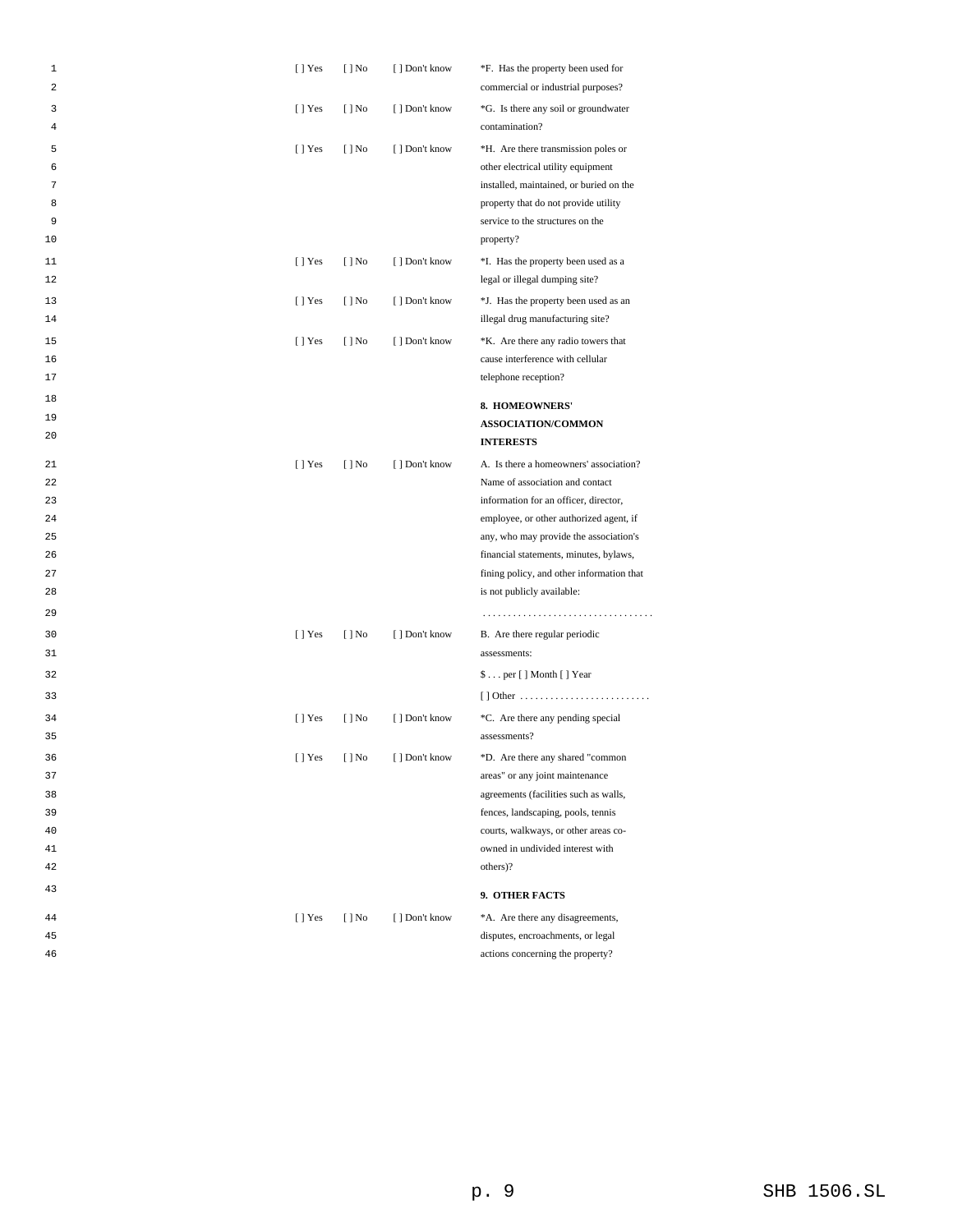| 1  |                |           |                |                                           |
|----|----------------|-----------|----------------|-------------------------------------------|
| 2  | $[$   Yes      | $[$   No  | [ ] Don't know | *B. Does the property have any plants     |
| 3  |                |           |                | or wildlife that are designated as        |
| 4  |                |           |                | species of concern, or listed as          |
| 5  |                |           |                | threatened or endangered by the           |
| 6  |                |           |                | government?                               |
| 7  | $[$ ] Yes      | $[$   No  | [ ] Don't know | *C. Is the property classified or         |
| 8  |                |           |                | designated as forest land or open space?  |
| 9  |                |           |                |                                           |
| 10 | $\lceil$   Yes | $[$   No  | [ ] Don't know | D. Do you have a forest management        |
| 11 |                |           |                | plan? If yes, attach.                     |
| 12 | $\lceil$   Yes | $[$   No  | [ ] Don't know | *E. Have any development-related          |
| 13 |                |           |                | permit applications been submitted to     |
| 14 |                |           |                | any government agencies?                  |
| 15 |                |           |                |                                           |
| 16 |                |           |                | If the answer to E is "yes," what is the  |
| 17 |                |           |                | status or outcome of those applications?  |
| 18 |                |           |                |                                           |
| 19 | $\Box$ Yes     | $\Box$ No | [] Don't know  | F. Is the property located within a city, |
| 20 |                |           |                | county, or district or within a           |
| 21 |                |           |                | department of natural resources fire      |
| 22 |                |           |                | protection zone that provides fire        |
| 23 |                |           |                | protection services?                      |
| 24 |                |           |                |                                           |
| 25 |                |           |                | <b>10. FULL DISCLOSURE BY</b>             |
| 26 |                |           |                | <b>SELLERS</b>                            |
| 27 |                |           |                | A. Other conditions or defects:           |
| 28 | $[ ]$ Yes      | $[ ]$ No  | [ ] Don't know | *Are there any other existing material    |
| 29 |                |           |                | defects affecting the property that a     |
| 30 |                |           |                | prospective buyer should know about?      |
| 31 |                |           |                | B. Verification:                          |
| 32 |                |           |                | The foregoing answers and attached        |
| 33 |                |           |                | explanations (if any) are complete and    |
| 34 |                |           |                | correct to the best of my/our knowledge   |
| 35 |                |           |                | and I/we have received a copy hereof.     |
| 36 |                |           |                | I/we authorize all of my/our real estate  |
| 37 |                |           |                | licensees, if any, to deliver a copy of   |
| 38 |                |           |                | this disclosure statement to other real   |
| 39 |                |           |                | estate licensees and all prospective      |
| 40 |                |           |                | buyers of the property.                   |
| 41 |                | $DATE$    | SELLER         | $SELECT R$                                |
| 42 |                |           |                | <b>NOTICE TO BUYER</b>                    |
|    |                |           |                |                                           |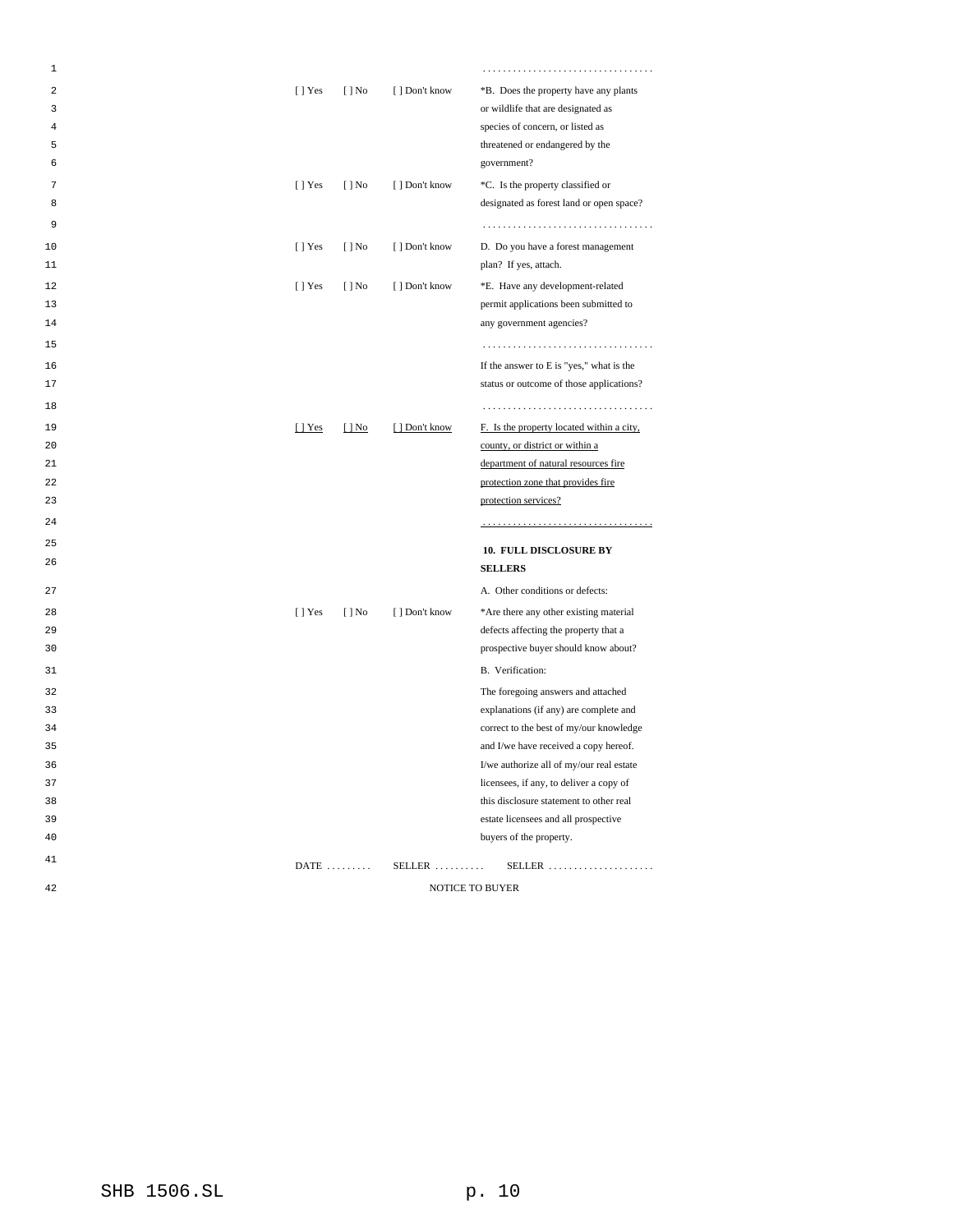|                                                           | INFORMATION REGARDING REGISTERED SEX OFFENDERS MAY BE           |  |  |  |  |  |
|-----------------------------------------------------------|-----------------------------------------------------------------|--|--|--|--|--|
| OBTAINED FROM LOCAL LAW ENFORCEMENT AGENCIES. THIS NOTICE |                                                                 |  |  |  |  |  |
| IS INTENDED ONLY TO INFORM YOU OF WHERE TO OBTAIN THIS    |                                                                 |  |  |  |  |  |
|                                                           | INFORMATION AND IS NOT AN INDICATION OF THE PRESENCE OF         |  |  |  |  |  |
| REGISTERED SEX OFFENDERS.                                 |                                                                 |  |  |  |  |  |
| <b>II. BUYER'S ACKNOWLEDGMENT</b>                         |                                                                 |  |  |  |  |  |
| A.                                                        | Buyer hereby acknowledges that: Buyer has a duty to pay         |  |  |  |  |  |
|                                                           | diligent attention to any material defects that are known to    |  |  |  |  |  |
|                                                           | Buyer or can be known to Buyer by utilizing diligent            |  |  |  |  |  |
|                                                           | attention and observation.                                      |  |  |  |  |  |
| <b>B.</b>                                                 | The disclosures set forth in this statement and in any          |  |  |  |  |  |
|                                                           | amendments to this statement are made only by the Seller        |  |  |  |  |  |
|                                                           | and not by any real estate licensee or other party.             |  |  |  |  |  |
| C.                                                        | Buyer acknowledges that, pursuant to RCW 64.06.050(2),          |  |  |  |  |  |
|                                                           | real estate licensees are not liable for inaccurate information |  |  |  |  |  |
|                                                           | provided by Seller, except to the extent that real estate       |  |  |  |  |  |
|                                                           | licensees know of such inaccurate information.                  |  |  |  |  |  |
| D.                                                        | This information is for disclosure only and is not intended to  |  |  |  |  |  |
|                                                           | be a part of the written agreement between the Buyer and        |  |  |  |  |  |
|                                                           | Seller.                                                         |  |  |  |  |  |
| E.                                                        | Buyer (which term includes all persons signing the "Buyer's     |  |  |  |  |  |
|                                                           | acceptance" portion of this disclosure statement below) has     |  |  |  |  |  |
|                                                           | received a copy of this Disclosure Statement (including         |  |  |  |  |  |
|                                                           | attachments, if any) bearing Seller's signature.                |  |  |  |  |  |
|                                                           |                                                                 |  |  |  |  |  |

 DISCLOSURES CONTAINED IN THIS DISCLOSURE STATEMENT ARE PROVIDED BY SELLER BASED ON SELLER'S ACTUAL KNOWLEDGE OF THE PROPERTY AT THE TIME SELLER COMPLETES THIS DISCLOSURE STATEMENT. UNLESS BUYER AND SELLER OTHERWISE AGREE IN WRITING, BUYER SHALL HAVE THREE BUSINESS DAYS FROM THE DAY SELLER OR SELLER'S AGENT DELIVERS THIS DISCLOSURE STATEMENT TO RESCIND THE AGREEMENT BY DELIVERING A SEPARATELY SIGNED WRITTEN STATEMENT OF RESCISSION TO SELLER OR SELLER'S AGENT. YOU MAY WAIVE THE RIGHT TO RESCIND PRIOR TO OR AFTER THE TIME YOU ENTER INTO A SALE AGREEMENT.

 BUYER HEREBY ACKNOWLEDGES RECEIPT OF A COPY OF THIS DISCLOSURE STATEMENT AND ACKNOWLEDGES THAT THE DISCLOSURES MADE HEREIN ARE THOSE OF THE SELLER ONLY, AND NOT OF ANY REAL ESTATE LICENSEE OR OTHER PARTY. DATE . . . . . . . BUYER . . . . . . . . . BUYER . . . . . . . . . . .

 (2) The seller disclosure statement shall be for disclosure only, and shall not be considered part of any written agreement between the buyer and seller of residential property. The seller disclosure statement shall be only a disclosure made by the seller, and not any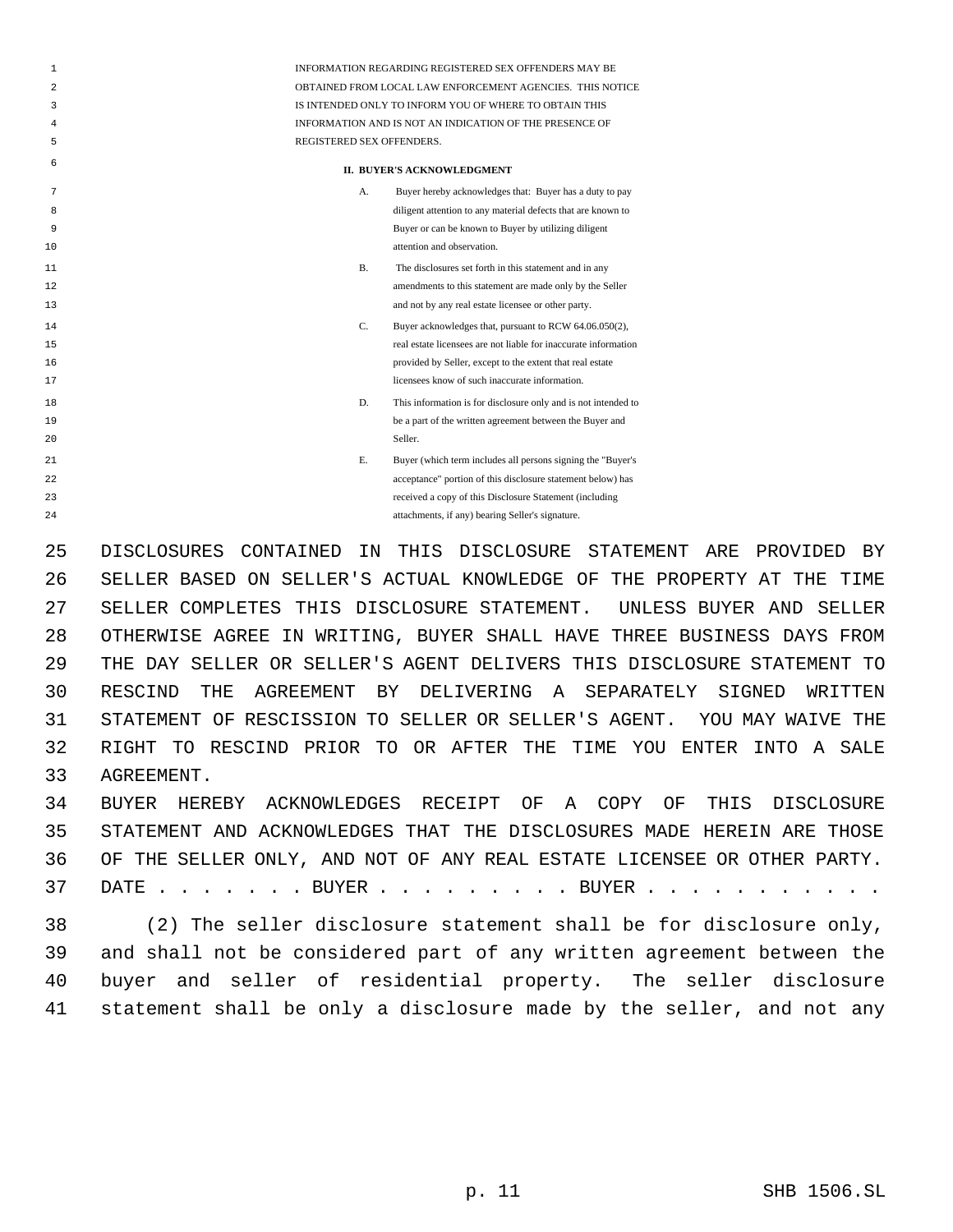real estate licensee involved in the transaction, and shall not be construed as a warranty of any kind by the seller or any real estate licensee involved in the transaction.

 **Sec. 4.** RCW 64.06.020 and 2009 c 505 s 3 and 2009 c 130 s 2 are each reenacted and amended to read as follows:

 (1) In a transaction for the sale of improved residential real property, the seller shall, unless the buyer has expressly waived the right to receive the disclosure statement under RCW 64.06.010, or unless the transfer is otherwise exempt under RCW 64.06.010, deliver to the buyer a completed seller disclosure statement in the following format and that contains, at a minimum, the following information:

INSTRUCTIONS TO THE SELLER

 Please complete the following form. Do not leave any spaces blank. If the question clearly does not apply to the property write "NA." If the answer is "yes" to any \* items, please explain on attached sheets. Please refer to the line number(s) of the question(s) when you provide your explanation(s). For your protection you must date and sign each page of this disclosure statement and each attachment. Delivery of the disclosure statement must occur not later than five business days, unless otherwise agreed, after mutual acceptance of a written contract to purchase between a buyer and a seller.

## NOTICE TO THE BUYER

 THE FOLLOWING DISCLOSURES ARE MADE BY SELLER ABOUT THE CONDITION OF THE PROPERTY LOCATED AT . . . . . . . . . . . . . . . . . . . . . . . . . ("THE PROPERTY"), OR AS LEGALLY DESCRIBED ON ATTACHED EXHIBIT A.

 SELLER MAKES THE FOLLOWING DISCLOSURES OF EXISTING MATERIAL FACTS OR MATERIAL DEFECTS TO BUYER BASED ON SELLER'S ACTUAL KNOWLEDGE OF THE PROPERTY AT THE TIME SELLER COMPLETES THIS DISCLOSURE STATEMENT. UNLESS YOU AND SELLER OTHERWISE AGREE IN WRITING, YOU HAVE THREE BUSINESS DAYS FROM THE DAY SELLER OR SELLER'S AGENT DELIVERS THIS DISCLOSURE STATEMENT TO YOU TO RESCIND THE AGREEMENT BY DELIVERING A SEPARATELY SIGNED WRITTEN STATEMENT OF RESCISSION TO SELLER OR SELLER'S AGENT. IF THE SELLER DOES NOT GIVE YOU A COMPLETED DISCLOSURE STATEMENT, THEN YOU MAY WAIVE THE RIGHT TO RESCIND PRIOR TO OR AFTER THE TIME YOU ENTER INTO A SALE AGREEMENT.

THE FOLLOWING ARE DISCLOSURES MADE BY SELLER AND ARE NOT THE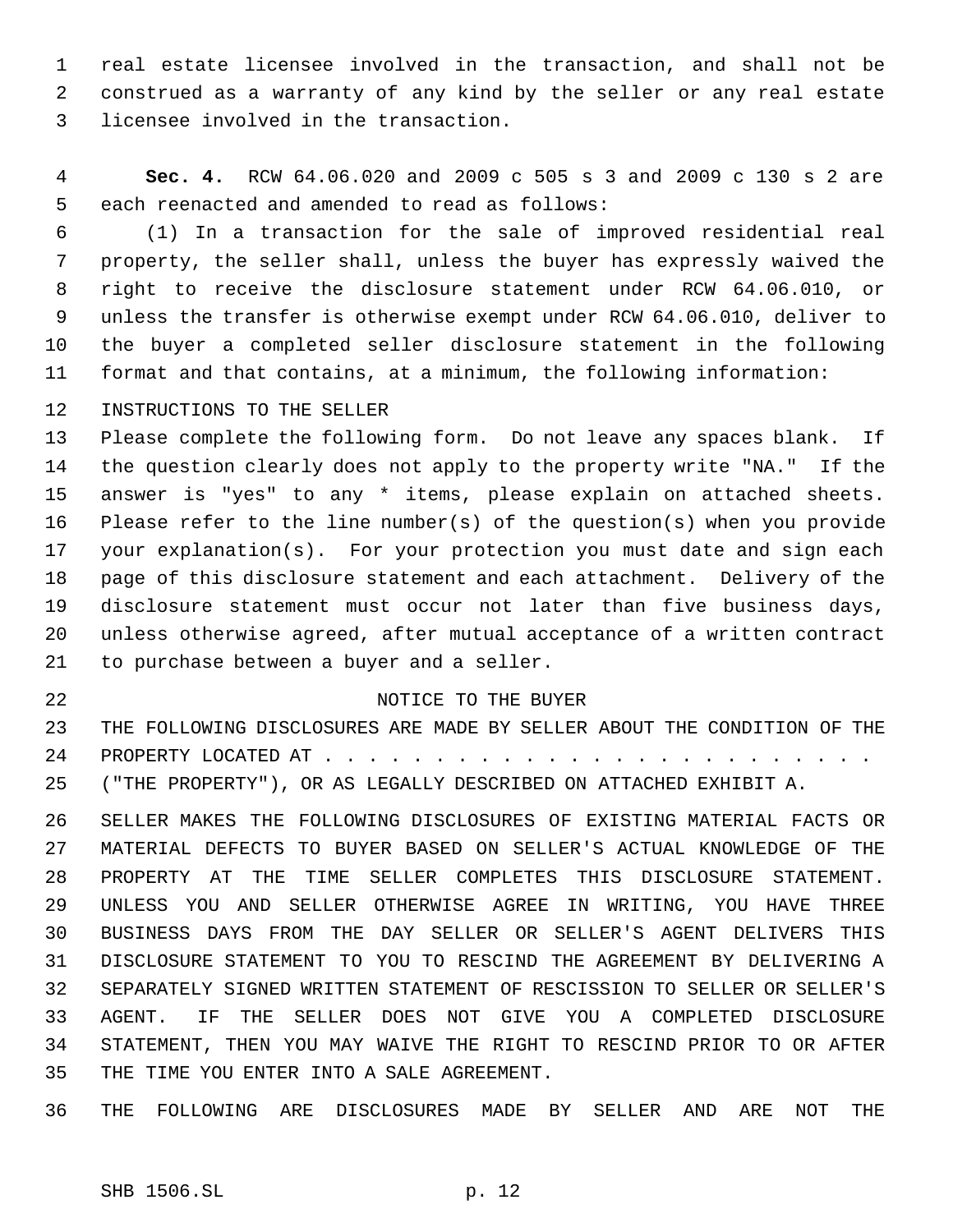REPRESENTATIONS OF ANY REAL ESTATE LICENSEE OR OTHER PARTY. THIS INFORMATION IS FOR DISCLOSURE ONLY AND IS NOT INTENDED TO BE A PART OF ANY WRITTEN AGREEMENT BETWEEN BUYER AND SELLER.

 FOR A MORE COMPREHENSIVE EXAMINATION OF THE SPECIFIC CONDITION OF THIS PROPERTY YOU ARE ADVISED TO OBTAIN AND PAY FOR THE SERVICES OF QUALIFIED EXPERTS TO INSPECT THE PROPERTY, WHICH MAY INCLUDE, WITHOUT LIMITATION, ARCHITECTS, ENGINEERS, LAND SURVEYORS, PLUMBERS, ELECTRICIANS, ROOFERS, BUILDING INSPECTORS, ON-SITE WASTEWATER TREATMENT INSPECTORS, OR STRUCTURAL PEST INSPECTORS. THE PROSPECTIVE BUYER AND SELLER MAY WISH TO OBTAIN PROFESSIONAL ADVICE OR INSPECTIONS OF THE PROPERTY OR TO PROVIDE APPROPRIATE PROVISIONS IN A CONTRACT BETWEEN THEM WITH RESPECT TO ANY ADVICE, INSPECTION, DEFECTS OR WARRANTIES.

Seller . . . . is/ . . . . is not occupying the property.

| 15             | I. SELLER'S DISCLOSURES:                                                                                                                                                                               |          |                |                                                                                |  |  |  |  |
|----------------|--------------------------------------------------------------------------------------------------------------------------------------------------------------------------------------------------------|----------|----------------|--------------------------------------------------------------------------------|--|--|--|--|
| 16<br>17<br>18 | *If you answer "Yes" to a question with an asterisk (*), please explain your answer<br>and attach documents, if available and not otherwise publicly recorded. If necessary,<br>use an attached sheet. |          |                |                                                                                |  |  |  |  |
| 19             |                                                                                                                                                                                                        |          |                | 1. TITLE                                                                       |  |  |  |  |
| 20<br>21       | $[$   Yes                                                                                                                                                                                              | $[$   No | [] Don't know  | A. Do you have legal authority to sell<br>the property? If no, please explain. |  |  |  |  |
| 22<br>23       | $[$   Yes                                                                                                                                                                                              | $[$   No | [ ] Don't know | *B. Is title to the property subject to<br>any of the following?               |  |  |  |  |
| 24             |                                                                                                                                                                                                        |          |                | (1) First right of refusal                                                     |  |  |  |  |
| 25             |                                                                                                                                                                                                        |          |                | $(2)$ Option                                                                   |  |  |  |  |
| 26             |                                                                                                                                                                                                        |          |                | (3) Lease or rental agreement                                                  |  |  |  |  |
| 27             |                                                                                                                                                                                                        |          |                | (4) Life estate?                                                               |  |  |  |  |
| 28             | $[$   Yes                                                                                                                                                                                              | $[$   No | [ ] Don't know | *C. Are there any encroachments,                                               |  |  |  |  |
| 29<br>30       |                                                                                                                                                                                                        |          |                | boundary agreements, or boundary<br>disputes?                                  |  |  |  |  |
| 31             | $[$   Yes                                                                                                                                                                                              | $[$   No | [] Don't know  | *D. Is there a private road or easement                                        |  |  |  |  |
| 32             |                                                                                                                                                                                                        |          |                | agreement for access to the property?                                          |  |  |  |  |
| 33             | $[$   Yes                                                                                                                                                                                              | $[$   No | [ ] Don't know | *E. Are there any rights-of-way,                                               |  |  |  |  |
| 34             |                                                                                                                                                                                                        |          |                | easements, or access limitations that                                          |  |  |  |  |
| 35             |                                                                                                                                                                                                        |          |                | may affect the Buyer's use of the                                              |  |  |  |  |
| 36             |                                                                                                                                                                                                        |          |                | property?                                                                      |  |  |  |  |
| 37             | [] Yes                                                                                                                                                                                                 | $[$   No | [ ] Don't know | *F. Are there any written agreements                                           |  |  |  |  |
| 38             |                                                                                                                                                                                                        |          |                | for joint maintenance of an easement or                                        |  |  |  |  |
| 39             |                                                                                                                                                                                                        |          |                | right-of-way?                                                                  |  |  |  |  |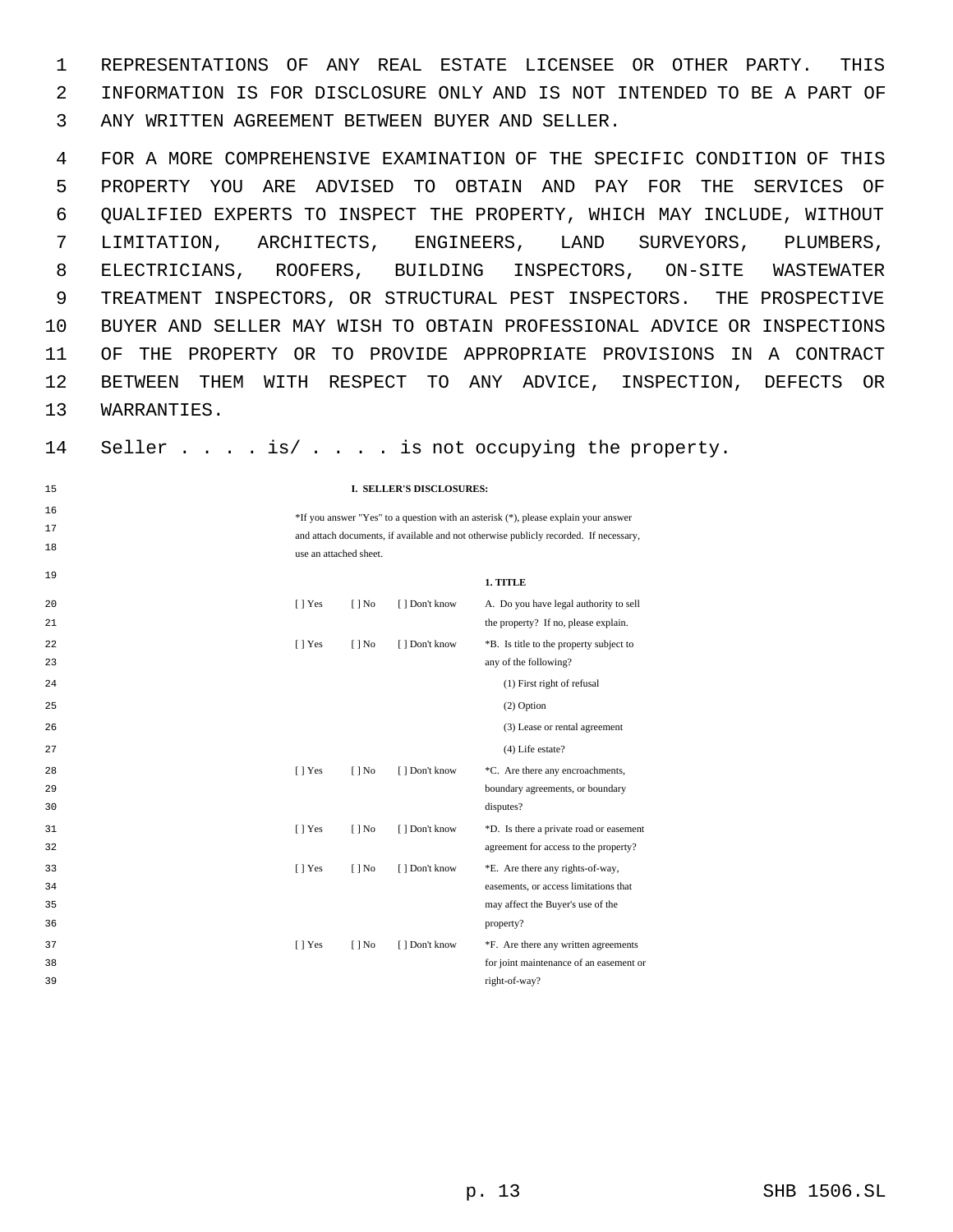| 1<br>2<br>3            | [ ] Yes   | $[ ]$ No | [ ] Don't know | *G. Is there any study, survey project,<br>or notice that would adversely affect the<br>property?                                                                     |
|------------------------|-----------|----------|----------------|-----------------------------------------------------------------------------------------------------------------------------------------------------------------------|
| 4<br>5                 | $[ ]$ Yes | $[ ]$ No | [ ] Don't know | *H. Are there any pending or existing<br>assessments against the property?                                                                                            |
| 6<br>7<br>8<br>9<br>10 | [] Yes    | $[ ]$ No | [ ] Don't know | *I. Are there any zoning violations,<br>nonconforming uses, or any unusual<br>restrictions on the property that would<br>affect future construction or<br>remodeling? |
| 11<br>12               | [] Yes    | $[$   No | [ ] Don't know | *J. Is there a boundary survey for the<br>property?                                                                                                                   |
| 13<br>14<br>15         | [] Yes    | $[ ]$ No | [ ] Don't know | *K. Are there any covenants,<br>conditions, or restrictions recorded<br>against the property?                                                                         |
| 16                     |           |          |                | 2. WATER                                                                                                                                                              |
| 17                     |           |          |                | A. Household Water                                                                                                                                                    |
| 18                     |           |          |                | (1) The source of water for the                                                                                                                                       |
| 19                     |           |          |                | property is:                                                                                                                                                          |
| 20                     |           |          |                | [] Private or publicly owned water                                                                                                                                    |
| 21                     |           |          |                | system                                                                                                                                                                |
| 22                     |           |          |                | [] Private well serving only the                                                                                                                                      |
| 23<br>24               |           |          |                | subject property<br>*[] Other water system                                                                                                                            |
|                        |           |          |                |                                                                                                                                                                       |
| 25<br>26               | $[ ]$ Yes | $[ ]$ No | [ ] Don't know | *If shared, are there any written<br>agreements?                                                                                                                      |
| 27                     | [] Yes    | $[ ]$ No | [ ] Don't know | *(2) Is there an easement (recorded                                                                                                                                   |
| 28                     |           |          |                | or unrecorded) for access to and/or                                                                                                                                   |
| 29                     |           |          |                | maintenance of the water source?                                                                                                                                      |
| 30<br>31               | $[ ]$ Yes | $[ ]$ No | [ ] Don't know | *(3) Are there any problems or<br>repairs needed?                                                                                                                     |
| 32                     | [ ] Yes   | $[ ]$ No | [ ] Don't know | (4) During your ownership, has the                                                                                                                                    |
| 33                     |           |          |                | source provided an adequate                                                                                                                                           |
| 34                     |           |          |                | year-round supply of potable                                                                                                                                          |
| 35                     |           |          |                | water? If no, please explain.                                                                                                                                         |
| 36                     | [ ] Yes   | [ ] No   | [ ] Don't know | *(5) Are there any water treatment                                                                                                                                    |
| 37                     |           |          |                | systems for the property? If yes,                                                                                                                                     |
| 38                     |           |          |                | are they [ ]Leased [ ]Owned                                                                                                                                           |
| 39                     | [ ] Yes   | $[$   No | [ ] Don't know | *(6) Are there any water rights for                                                                                                                                   |
| 40                     |           |          |                | the property associated with its                                                                                                                                      |
| 41                     |           |          |                | domestic water supply, such as a                                                                                                                                      |
| 42<br>43               |           |          |                | water right permit, certificate, or<br>claim?                                                                                                                         |
|                        |           |          |                |                                                                                                                                                                       |
| 44<br>45               | [] Yes    | $[ ]$ No | [ ] Don't know | (a) If yes, has the water right<br>permit, certificate, or claim been                                                                                                 |
| 46                     |           |          |                | assigned, transferred, or changed?                                                                                                                                    |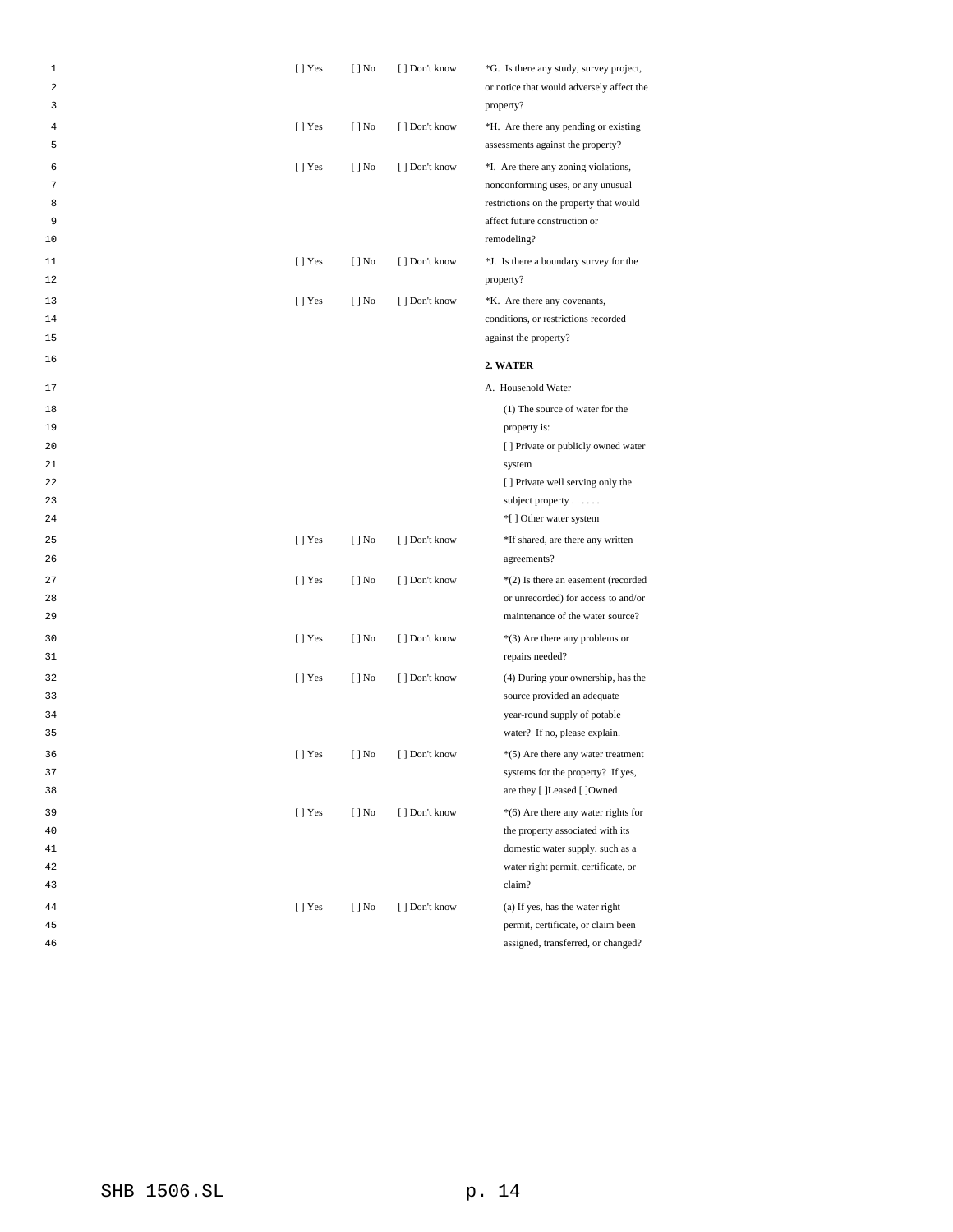| $\mathbf 1$             |           |          |                | *(b) If yes, has all or any portion of                       |
|-------------------------|-----------|----------|----------------|--------------------------------------------------------------|
| $\overline{\mathbf{c}}$ |           |          |                | the water right not been used for                            |
| 3                       |           |          |                | five or more successive years?                               |
| 4                       | $[ ]$ Yes | $[ ]$ No | [ ] Don't know | *(7) Are there any defects in the                            |
| 5                       |           |          |                | operation of the water system (e.g.                          |
| 6                       |           |          |                | pipes, tank, pump, etc.)?                                    |
| 7                       |           |          |                |                                                              |
| 8                       |           |          |                | B. Irrigation Water                                          |
| 9                       | $[ ]$ Yes | $[ ]$ No | [ ] Don't know | (1) Are there any irrigation water                           |
| 10                      |           |          |                | rights for the property, such as a                           |
| 11                      |           |          |                | water right permit, certificate, or                          |
| 12                      |           |          |                | claim?                                                       |
| 13                      | $[ ]$ Yes | $[ ]$ No | [ ] Don't know | *(a) If yes, has all or any portion of                       |
| 14                      |           |          |                | the water right not been used for                            |
| 15                      |           |          |                | five or more successive years?                               |
| 16                      | $[ ]$ Yes | $[ ]$ No | [ ] Don't know | *(b) If so, is the certificate                               |
| 17                      |           |          |                | available? (If yes, please attach a                          |
| 18                      |           |          |                | copy.)                                                       |
| 19                      | $[ ]$ Yes | $[ ]$ No | [ ] Don't know | *(c) If so, has the water right                              |
| 20                      |           |          |                | permit, certificate, or claim been                           |
| 21                      |           |          |                | assigned, transferred, or changed?                           |
| 22                      |           |          |                |                                                              |
| 23                      | $[ ]$ Yes | $[ ]$ No | [ ] Don't know | $*(2)$ Does the property receive                             |
| 24                      |           |          |                | irrigation water from a ditch                                |
| 25                      |           |          |                | company, irrigation district, or                             |
| 26                      |           |          |                | other entity? If so, please identify                         |
| 27                      |           |          |                | the entity that supplies water to the                        |
| 28                      |           |          |                | property:                                                    |
| 29                      |           |          |                |                                                              |
| 30                      |           |          |                | C. Outdoor Sprinkler System                                  |
| 31                      | $[ ]$ Yes | $[ ]$ No | [ ] Don't know | (1) Is there an outdoor sprinkler                            |
| 32                      |           |          |                | system for the property?                                     |
| 33                      | $[ ]$ Yes | $[ ]$ No | [ ] Don't know | *(2) If yes, are there any defects in                        |
| 34                      |           |          |                | the system?                                                  |
| 35                      | $[$   Yes | $[ ]$ No | [ ] Don't know | *(3) If yes, is the sprinkler system                         |
| 36                      |           |          |                | connected to irrigation water?                               |
| 37                      |           |          |                |                                                              |
| 38                      |           |          |                | 3. SEWER/ON-SITE SEWAGE<br><b>SYSTEM</b>                     |
|                         |           |          |                |                                                              |
| 39                      |           |          |                | A. The property is served by:                                |
| 40                      |           |          |                | [ ] Public sewer system,                                     |
| 41                      |           |          |                | [] On-site sewage system (including                          |
| 42                      |           |          |                | pipes, tanks, drainfields, and all other<br>component parts) |
| 43<br>44                |           |          |                | [] Other disposal system, please                             |
| 45                      |           |          |                | describe:                                                    |
|                         |           |          |                |                                                              |
| 46                      |           |          |                |                                                              |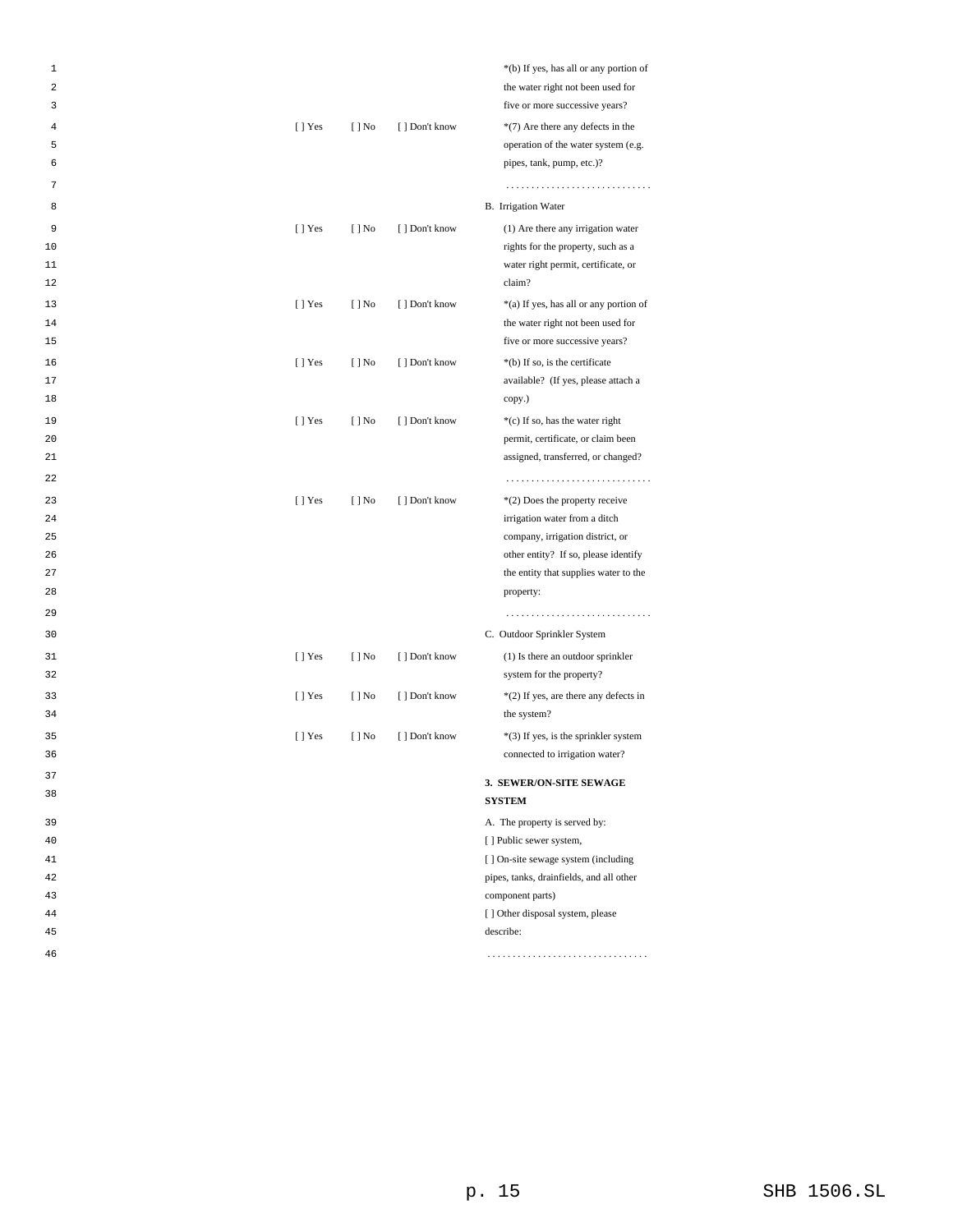| 1<br>2<br>3<br>4<br>5            | $[ ]$ Yes | $[ ]$ No | [ ] Don't know | B. If public sewer system service is<br>available to the property, is the house<br>connected to the sewer main? If no,<br>please explain.                                              |
|----------------------------------|-----------|----------|----------------|----------------------------------------------------------------------------------------------------------------------------------------------------------------------------------------|
| 6<br>7<br>8<br>9<br>10           | $[ ]$ Yes | $[ ]$ No | [ ] Don't know | *C. Is the property subject to any<br>sewage system fees or charges in<br>addition to those covered in your<br>regularly billed sewer or on-site sewage<br>system maintenance service? |
| 11<br>12                         |           |          |                | D. If the property is connected to an<br>on-site sewage system:                                                                                                                        |
| 13<br>14<br>15<br>16<br>17<br>18 | $[ ]$ Yes | $[ ]$ No | [ ] Don't know | *(1) Was a permit issued for its<br>construction, and was it approved<br>by the local health department or<br>district following its construction?<br>(2) When was it last pumped?     |
| 19<br>20<br>21                   | $[$   Yes | $[ ]$ No | [ ] Don't know | $*(3)$ Are there any defects in the<br>operation of the on-site sewage<br>system?                                                                                                      |
| 22<br>23<br>24                   |           |          | [ ] Don't know | (4) When was it last inspected?<br>By whom: $\dots\dots\dots\dots\dots\dots$                                                                                                           |
| 25<br>26<br>27                   |           |          | [ ] Don't know | (5) For how many bedrooms was<br>the on-site sewage system<br>approved?                                                                                                                |
| 28<br>29<br>30<br>31<br>32       | $[ ]$ Yes | $[ ]$ No | [ ] Don't know | E. Are all plumbing fixtures, including<br>drain, connected to<br>laundry<br>the<br>sewer/on-site sewage system? If no,<br>please explain:                                             |
| 33<br>34                         | $[ ]$ Yes | $[ ]$ No | [ ] Don't know | *F. Have there been any changes or<br>repairs to the on-site sewage system?                                                                                                            |
| 35<br>36<br>37<br>38<br>39       | $[$   Yes | $[ ]$ No | [ ] Don't know | Is the on-site sewage system,<br>G.<br>including the drainfield, located entirely<br>within the boundaries of the property?<br>If<br>no,<br>please<br>explain.                         |
| 40<br>41<br>42<br>43<br>44       | $[ ]$ Yes | $[ ]$ No | [ ] Don't know | *H. Does the on-site sewage system<br>require monitoring and maintenance<br>services more frequently than once a<br>year?                                                              |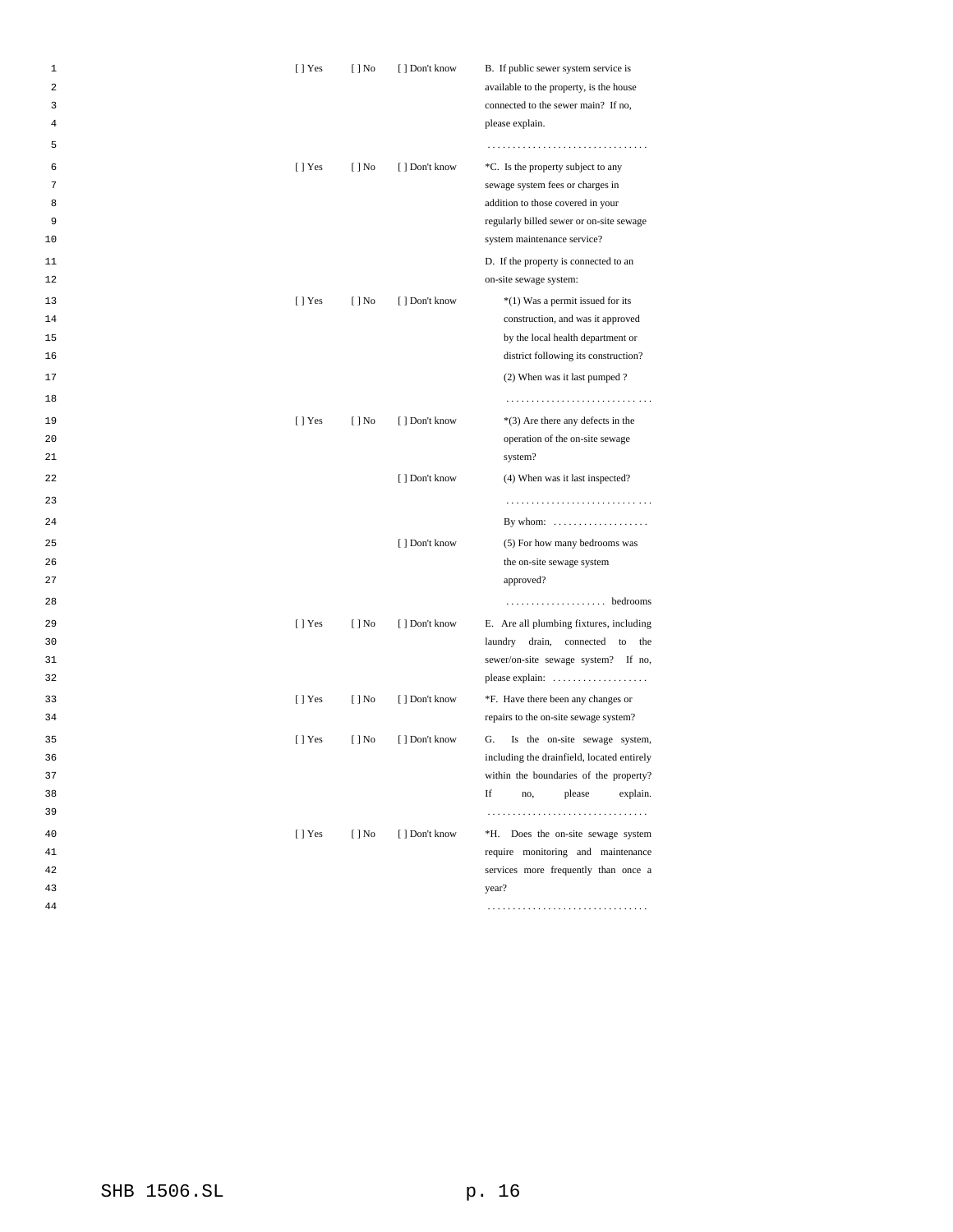| 1<br>2<br>3<br>4<br>5 | NOTICE: IF THIS RESIDENTIAL REAL PROPERTY DISCLOSURE<br>STATEMENT IS BEING COMPLETED FOR NEW CONSTRUCTION WHICH<br>HAS NEVER BEEN OCCUPIED, THE SELLER IS NOT REQUIRED TO<br>COMPLETE THE QUESTIONS LISTED IN ITEM 4. STRUCTURAL OR ITEM<br>5. SYSTEMS AND FIXTURES |                      |                    |                       |                                  |                                                                                |  |  |  |
|-----------------------|---------------------------------------------------------------------------------------------------------------------------------------------------------------------------------------------------------------------------------------------------------------------|----------------------|--------------------|-----------------------|----------------------------------|--------------------------------------------------------------------------------|--|--|--|
| 6                     |                                                                                                                                                                                                                                                                     |                      |                    |                       | <b>4. STRUCTURAL</b>             |                                                                                |  |  |  |
| 7<br>8                | $[ ]$ Yes                                                                                                                                                                                                                                                           | $[ ]$ No             | [ ] Don't know     |                       | five years?                      | *A. Has the roof leaked within the last                                        |  |  |  |
| 9<br>10               | $[ ]$ Yes                                                                                                                                                                                                                                                           | $[ ]$ No             | [ ] Don't know     |                       | leaked?                          | *B. Has the basement flooded or                                                |  |  |  |
| 11<br>12              | $\lceil$   Yes                                                                                                                                                                                                                                                      | $[ ]$ No             | [ ] Don't know     |                       | additions, or remodeling?        | *C. Have there been any conversions,                                           |  |  |  |
| 13<br>14              | $\lceil$   Yes                                                                                                                                                                                                                                                      | $[ ]$ No             | [ ] Don't know     |                       | permits obtained?                | *(1) If yes, were all building                                                 |  |  |  |
| 15<br>16              | $[ ]$ Yes                                                                                                                                                                                                                                                           | $[ ]$ No             | [ ] Don't know     |                       | inspections obtained?            | *(2) If yes, were all final                                                    |  |  |  |
| 17<br>18              | $\lceil$   Yes                                                                                                                                                                                                                                                      | $[ ]$ No             | [ ] Don't know     |                       |                                  | D. Do you know the age of the house?<br>If yes, year of original construction: |  |  |  |
| 19                    |                                                                                                                                                                                                                                                                     |                      |                    |                       |                                  |                                                                                |  |  |  |
| 20                    | $[ ]$ Yes                                                                                                                                                                                                                                                           | $[ ]$ No             | [ ] Don't know     |                       | *E. Has there been any settling, |                                                                                |  |  |  |
| 21                    |                                                                                                                                                                                                                                                                     |                      |                    |                       |                                  | slippage, or sliding of the property or its                                    |  |  |  |
| 22                    |                                                                                                                                                                                                                                                                     |                      |                    |                       | improvements?                    |                                                                                |  |  |  |
| 23                    | $[ ]$ Yes                                                                                                                                                                                                                                                           | $[ ]$ No             | [ ] Don't know     |                       |                                  | *F. Are there any defects with the                                             |  |  |  |
| 24                    |                                                                                                                                                                                                                                                                     |                      |                    |                       | following: (If yes, please check |                                                                                |  |  |  |
| 25                    |                                                                                                                                                                                                                                                                     |                      |                    |                       | applicable items and explain.)   |                                                                                |  |  |  |
| 26                    |                                                                                                                                                                                                                                                                     | $\Box$ Foundations   |                    | $\Box$ Decks          |                                  | $\Box$ Exterior Walls                                                          |  |  |  |
| 27                    |                                                                                                                                                                                                                                                                     | $\Box$ Chimneys      |                    | $\Box$ Interior Walls |                                  | $\Box$ Fire Alarm                                                              |  |  |  |
| 28                    | $\Box$ Doors                                                                                                                                                                                                                                                        |                      | $\Box$ Windows     |                       |                                  | $\Box$ Patio                                                                   |  |  |  |
| 29                    | $\Box$ Ceilings                                                                                                                                                                                                                                                     |                      | $\Box$ Slab Floors |                       |                                  | $\Box$ Driveways                                                               |  |  |  |
| 30                    | $\Box$ Pools                                                                                                                                                                                                                                                        |                      | $\Box$ Hot Tub     |                       |                                  | $\Box$ Sauna                                                                   |  |  |  |
| 31                    |                                                                                                                                                                                                                                                                     | $\Box$ Sidewalks     |                    | $\Box$ Outbuildings   |                                  | $\Box$ Fireplaces                                                              |  |  |  |
| 32                    |                                                                                                                                                                                                                                                                     | $\Box$ Garage Floors |                    | $\Box$ Walkways       |                                  | $\Box$ Siding                                                                  |  |  |  |
| 33                    | $\Box$ Other                                                                                                                                                                                                                                                        |                      |                    | $\Box$ Wood Stoves    |                                  |                                                                                |  |  |  |
| 34                    | $[ ]$ Yes                                                                                                                                                                                                                                                           | $[ ]$ No             | [ ] Don't know     |                       |                                  | *G. Was a structural pest or "whole                                            |  |  |  |
| 35                    |                                                                                                                                                                                                                                                                     |                      |                    |                       |                                  | house" inspection done? If yes, when                                           |  |  |  |
| 36                    |                                                                                                                                                                                                                                                                     |                      |                    |                       |                                  | and by whom was the inspection                                                 |  |  |  |
| 37                    |                                                                                                                                                                                                                                                                     |                      |                    |                       |                                  | completed?                                                                     |  |  |  |
| 38                    | $[ ]$ Yes                                                                                                                                                                                                                                                           | $[ ]$ No             | [ ] Don't know     |                       |                                  | H. During your ownership, has the                                              |  |  |  |
| 39<br>40              |                                                                                                                                                                                                                                                                     |                      |                    |                       |                                  | property had any wood destroying                                               |  |  |  |
|                       | $[ ]$ Yes                                                                                                                                                                                                                                                           |                      | [] Don't know      |                       | organism or pest infestation?    |                                                                                |  |  |  |
| 41                    |                                                                                                                                                                                                                                                                     | $[ ]$ No             |                    |                       | I. Is the attic insulated?       |                                                                                |  |  |  |
| 42                    | [ ] Yes                                                                                                                                                                                                                                                             | $[ ]$ No             | [ ] Don't know     |                       | J. Is the basement insulated?    |                                                                                |  |  |  |
| 43                    |                                                                                                                                                                                                                                                                     |                      |                    |                       |                                  | <b>5. SYSTEMS AND FIXTURES</b>                                                 |  |  |  |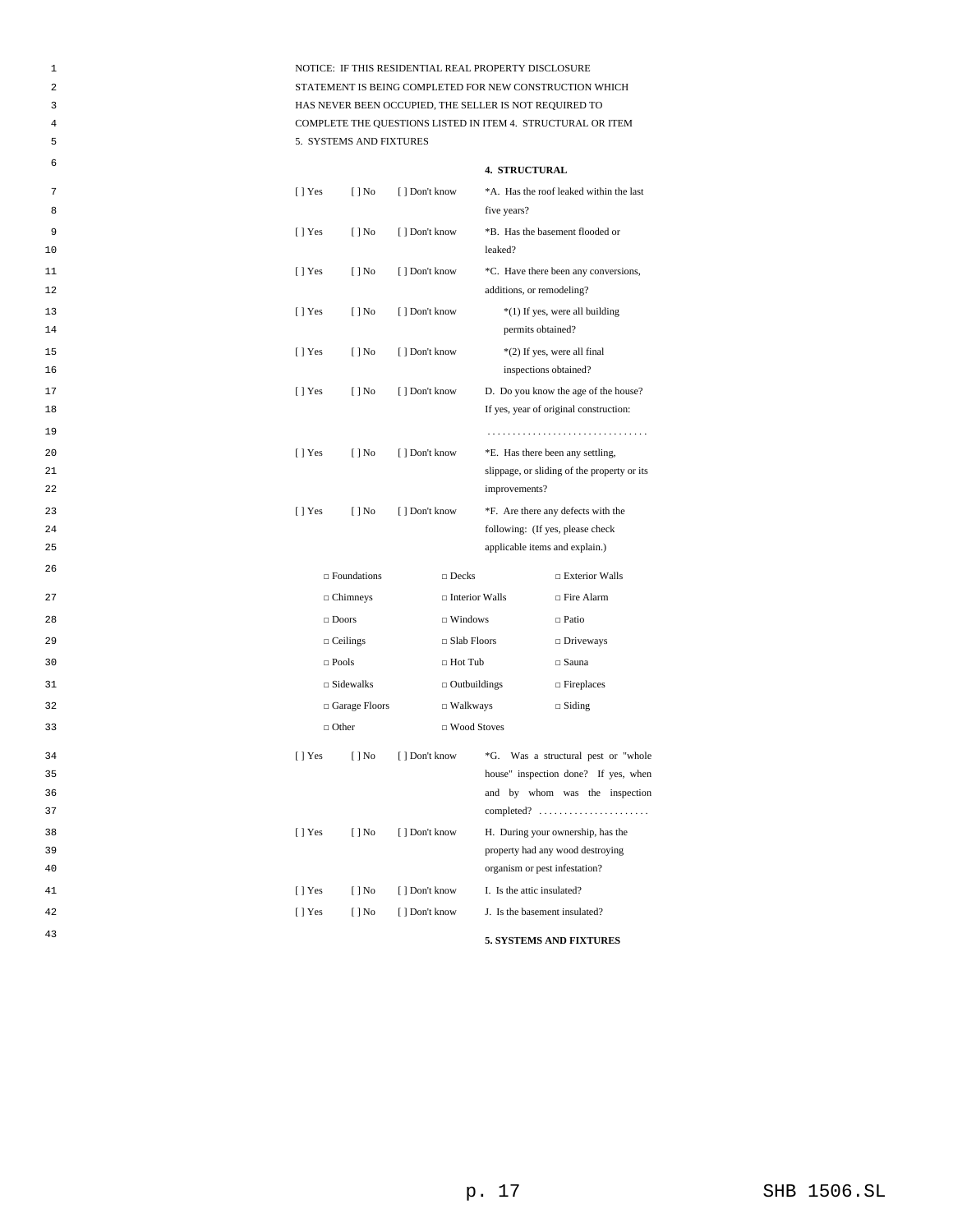| 1        |            |           |                | *A. If any of the following systems or                                             |
|----------|------------|-----------|----------------|------------------------------------------------------------------------------------|
| 2        |            |           |                | fixtures are included with the transfer,                                           |
| 3        |            |           |                | are there any defects? If yes, please                                              |
| 4        |            |           |                | explain.                                                                           |
| 5        | [ ] Yes    | $[ ]$ No  | [ ] Don't know | Electrical system, including                                                       |
| 6<br>7   |            |           |                | wiring, switches, outlets, and<br>service                                          |
|          |            |           |                |                                                                                    |
| 8<br>9   | $[ ]$ Yes  | $[ ]$ No  | [ ] Don't know | Plumbing system, including pipes,<br>faucets, fixtures, and toilets                |
| 10       | [] Yes     | $[ ]$ No  | [ ] Don't know | Hot water tank                                                                     |
| 11       | $[ ]$ Yes  | $[ ]$ No  | [ ] Don't know | Garbage disposal                                                                   |
|          |            |           |                |                                                                                    |
| 12       | $[ ]$ Yes  | $[ ]$ No  | [ ] Don't know | Appliances                                                                         |
| 13       | $[ ]$ Yes  | $[ ]$ No  | [ ] Don't know | Sump pump                                                                          |
| 14       | [ ] Yes    | $[ ]$ No  | [ ] Don't know | Heating and cooling systems                                                        |
| 15       | [ ] Yes    | $[ ]$ No  | [ ] Don't know | Security system                                                                    |
| 16       |            |           |                | [] Owned [] Leased                                                                 |
| 17       |            |           |                | Other                                                                              |
| 18       |            |           |                | *B. If any of the following fixtures or                                            |
| 19<br>20 |            |           |                | property is included with the transfer,<br>are they leased? (If yes, please attach |
| 21       |            |           |                | copy of lease.)                                                                    |
| 22       | $[ ]$ Yes  | $[ ]$ No  | [ ] Don't know | Security system                                                                    |
| 23       | $[ ]$ Yes  | $[ ]$ No  | [ ] Don't know | Tanks (type): $\dots$ .                                                            |
| 24       | $[ ]$ Yes  | $[ ]$ No  | [ ] Don't know | Satellite dish                                                                     |
| 25       |            |           |                | Other: $\dots$ .                                                                   |
| 26       |            |           |                | *C. Are any of the following kinds of                                              |
| 27       |            |           |                | wood burning appliances present at the                                             |
| 28       |            |           |                | property?                                                                          |
| 29       | $[ ]$ Yes  | $[ ]$ No  | [ ] Don't know | (1) Woodstove?                                                                     |
| 30       | $[ ]$ Yes  | $[ ]$ No  | [ ] Don't know | (2) Fireplace insert?                                                              |
| 31       | [ ] Yes    | $[ ]$ No  | [ ] Don't know | (3) Pellet stove?                                                                  |
| 32       | [ ] Yes    | $[ ]$ No  | [ ] Don't know | (4) Fireplace?                                                                     |
| 33       | [ ] Yes    | $[ ]$ No  | [ ] Don't know | If yes, are all of the (1) woodstoves                                              |
| 34       |            |           |                | or (2) fireplace inserts certified by                                              |
| 35       |            |           |                | the U.S. Environmental Protection                                                  |
| 36       |            |           |                | Agency as clean burning appliances                                                 |
| 37<br>38 |            |           |                | to improve air quality and public<br>health?                                       |
|          |            |           |                | D. Is the property located within a city,                                          |
| 39<br>40 | $\Box$ Yes | $\Box$ No | [] Don't know  | county, or district or within a                                                    |
| 41       |            |           |                | department of natural resources fire                                               |
| 42       |            |           |                | protection zone that provides fire                                                 |
| 43       |            |           |                | protection services?                                                               |
| 44       |            |           |                | <b>6. HOMEOWNERS'</b>                                                              |
| 45       |            |           |                | <b>ASSOCIATION/COMMON</b>                                                          |
| 46       |            |           |                | <b>INTERESTS</b>                                                                   |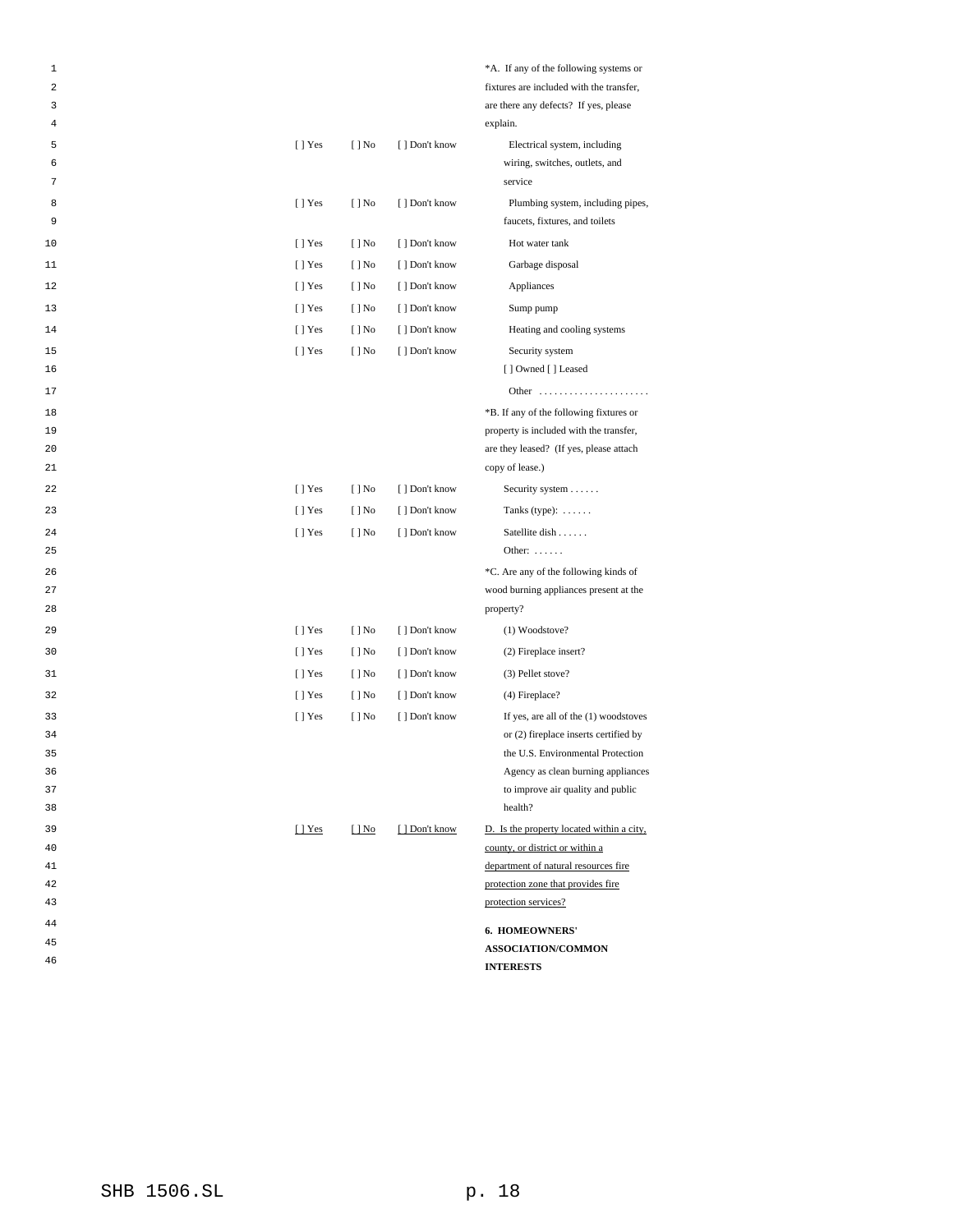| 1<br>2<br>3<br>4<br>5<br>6<br>7<br>8<br>9<br>10 | [] Yes    | $[ ]$ No                 | [ ] Don't know | A. Is there a Homeowners'<br>Association? Name of Association and<br>contact information for an officer,<br>director, employee, or other authorized<br>agent, if any, who may provide the<br>association's financial statements,<br>minutes, bylaws, fining policy, and other<br>information that is not publicly<br>available: |
|-------------------------------------------------|-----------|--------------------------|----------------|---------------------------------------------------------------------------------------------------------------------------------------------------------------------------------------------------------------------------------------------------------------------------------------------------------------------------------|
| 11<br>12<br>13<br>14                            | $[$   Yes | $[ ]$ No                 | [ ] Don't know | B. Are there regular periodic<br>assessments:<br>\$ per [ ] Month [ ] Year<br>$[ ]$ Other                                                                                                                                                                                                                                       |
| 15<br>16                                        | $[$   Yes | $\lceil \cdot \rceil$ No | [ ] Don't know | *C. Are there any pending special<br>assessments?                                                                                                                                                                                                                                                                               |
| 17<br>18<br>19<br>20<br>21<br>22<br>23          | $[ ]$ Yes | $[ ]$ No                 | [ ] Don't know | *D. Are there any shared "common<br>areas" or any joint maintenance<br>agreements (facilities such as walls,<br>fences, landscaping, pools, tennis<br>courts, walkways, or other areas co-<br>owned in undivided interest with<br>others)?                                                                                      |
| 24                                              |           |                          |                | 7. ENVIRONMENTAL                                                                                                                                                                                                                                                                                                                |
| 25<br>26<br>27<br>28                            | $[ ]$ Yes | $[ ]$ No                 | [ ] Don't know | *A. Have there been any flooding,<br>standing water, or drainage problems on<br>the property that affect the property or<br>access to the property?                                                                                                                                                                             |
| 29<br>30<br>31                                  | $[ ]$ Yes | $[ ]$ No                 | [ ] Don't know | *B. Does any part of the property<br>contain fill dirt, waste, or other fill<br>material?                                                                                                                                                                                                                                       |
| 32<br>33<br>34<br>35                            | $[ ]$ Yes | $[$   No                 | [ ] Don't know | *C. Is there any material damage to the<br>property from fire, wind, floods, beach<br>movements, earthquake, expansive<br>soils, or landslides?                                                                                                                                                                                 |
| 36<br>37<br>38                                  | $[ ]$ Yes | $[ ]$ No                 | [ ] Don't know | D. Are there any shorelines, wetlands,<br>floodplains, or critical areas on the<br>property?                                                                                                                                                                                                                                    |
| 39<br>40<br>41<br>42<br>43<br>44<br>45          | [ ] Yes   | $[ ]$ No                 | [ ] Don't know | *E. Are there any substances,<br>materials, or products in or on the<br>property that may be environmental<br>concerns, such as asbestos,<br>formaldehyde, radon gas, lead-based<br>paint, fuel or chemical storage tanks, or<br>contaminated soil or water?                                                                    |
| 46<br>47                                        | $[ ]$ Yes | $[ ]$ No                 | [ ] Don't know | *F. Has the property been used for<br>commercial or industrial purposes?                                                                                                                                                                                                                                                        |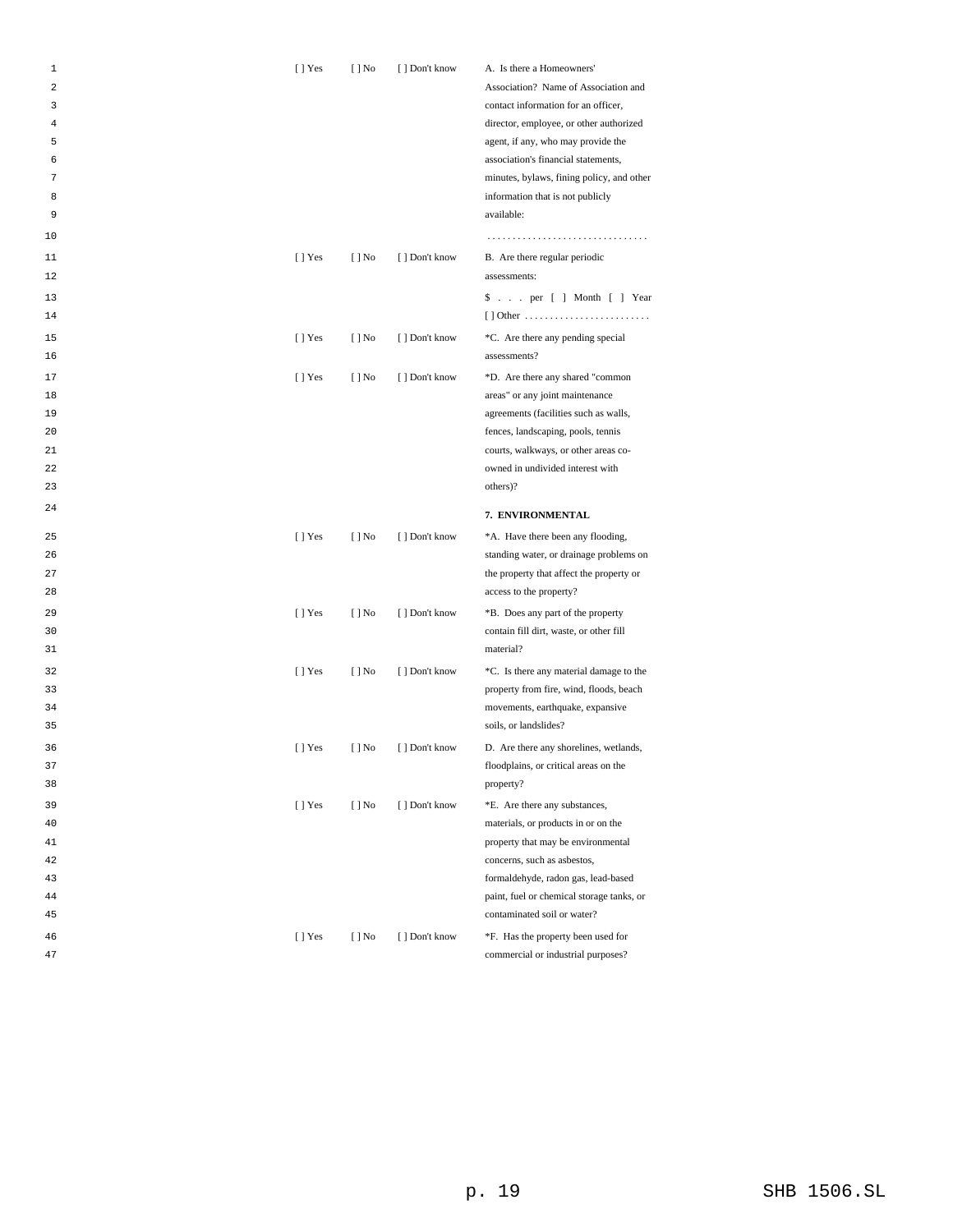| $1\,$<br>2                 | $[ ]$ Yes | $[ ]$ No | [ ] Don't know | *G. Is there any soil or groundwater<br>contamination?                                                                                                                                                        |
|----------------------------|-----------|----------|----------------|---------------------------------------------------------------------------------------------------------------------------------------------------------------------------------------------------------------|
| 3<br>4<br>5<br>6<br>7<br>8 | [] Yes    | $[ ]$ No | [] Don't know  | *H. Are there transmission poles or<br>other electrical utility equipment<br>installed, maintained, or buried on the<br>property that do not provide utility<br>service to the structures on the<br>property? |
| 9<br>10                    | [] Yes    | $[ ]$ No | [ ] Don't know | *I. Has the property been used as a<br>legal or illegal dumping site?                                                                                                                                         |
| 11<br>12                   | $[$   Yes | $[ ]$ No | [ ] Don't know | *J. Has the property been used as an<br>illegal drug manufacturing site?                                                                                                                                      |
| 13<br>14<br>15             | [] Yes    | $[ ]$ No | [ ] Don't know | *K. Are there any radio towers in the<br>area that cause interference with cellular<br>telephone reception?                                                                                                   |
| 16<br>17                   |           |          |                | 8. MANUFACTURED AND<br><b>MOBILE HOMES</b>                                                                                                                                                                    |
| 18<br>19                   |           |          |                | If the property includes a manufactured<br>or mobile home,                                                                                                                                                    |
| 20<br>21<br>22             | [] Yes    | $[ ]$ No | [ ] Don't know | *A. Did you make any alterations to the<br>home? If yes, please describe the<br>alterations:                                                                                                                  |
| 23<br>24                   | [] Yes    | $[ ]$ No | [ ] Don't know | *B. Did any previous owner make any<br>alterations to the home?                                                                                                                                               |
| 25<br>26<br>27             | [] Yes    | $[ ]$ No | [ ] Don't know | *C. If alterations were made, were<br>permits or variances for these alterations<br>obtained?                                                                                                                 |
| 28<br>29                   |           |          |                | 9. FULL DISCLOSURE BY<br><b>SELLERS</b>                                                                                                                                                                       |
| 30                         |           |          |                | A. Other conditions or defects:                                                                                                                                                                               |
| 31<br>32<br>33             | [] Yes    | $[$   No | [ ] Don't know | *Are there any other existing material<br>defects affecting the property that a<br>prospective buyer should know about?                                                                                       |
| 34                         |           |          |                | B. Verification:                                                                                                                                                                                              |
| 35                         |           |          |                | The foregoing answers and attached                                                                                                                                                                            |
| 36                         |           |          |                | explanations (if any) are complete and                                                                                                                                                                        |
| 37                         |           |          |                | correct to the best of my/our knowledge                                                                                                                                                                       |
| 38                         |           |          |                | and I/we have received a copy hereof.                                                                                                                                                                         |
| 39                         |           |          |                | I/we authorize all of my/our real estate                                                                                                                                                                      |
| 40<br>41                   |           |          |                | licensees, if any, to deliver a copy of<br>this disclosure statement to other real                                                                                                                            |
| 42                         |           |          |                | estate licensees and all prospective                                                                                                                                                                          |
| 43                         |           |          |                | buyers of the property.                                                                                                                                                                                       |
| 44                         |           |          |                |                                                                                                                                                                                                               |
| 45                         | DATE      |          | $SELLER$       | $SELECT R$<br>NOTICE TO THE BUYER                                                                                                                                                                             |
|                            |           |          |                |                                                                                                                                                                                                               |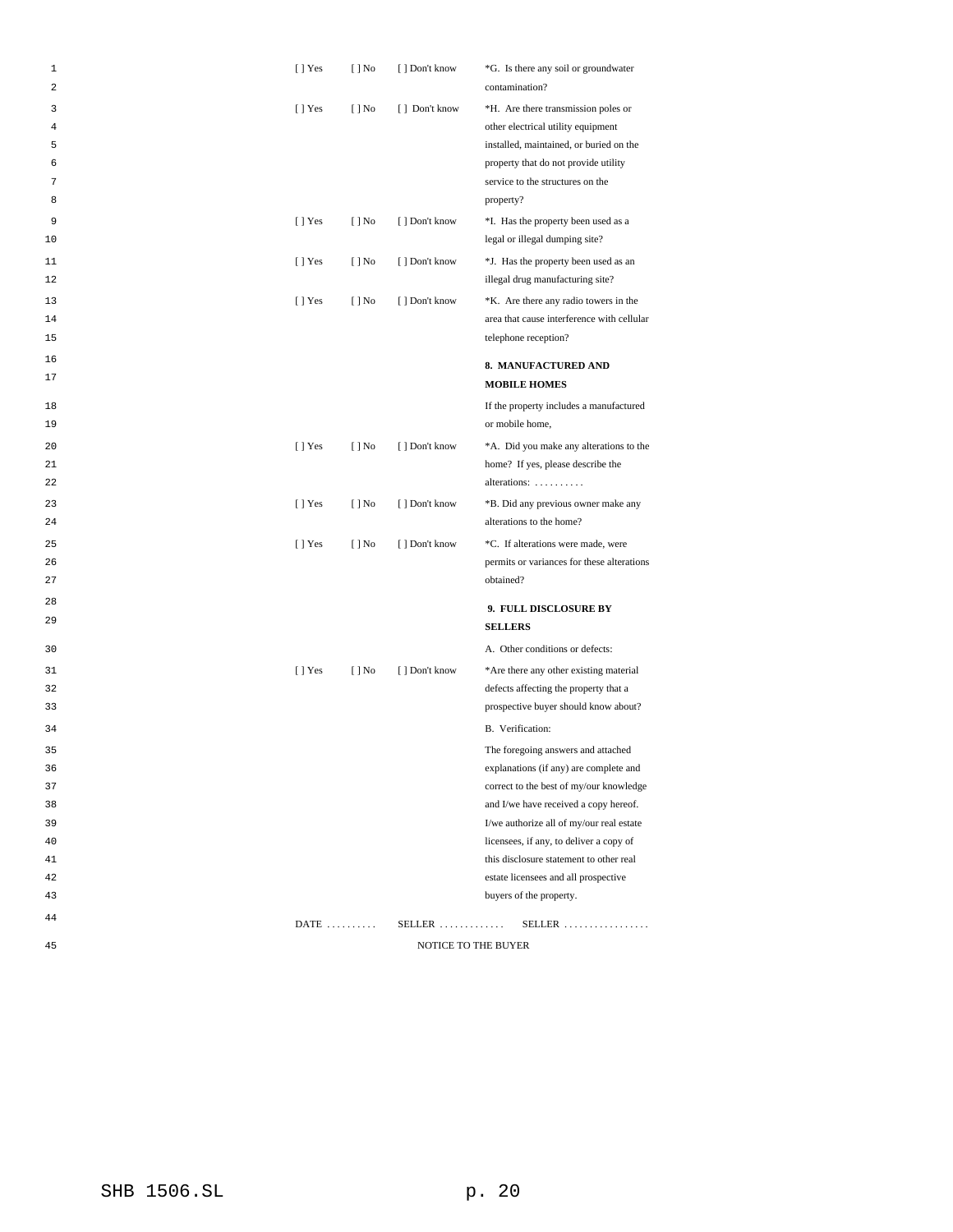| $\mathbf{1}$ |                           | INFORMATION REGARDING REGISTERED SEX OFFENDERS MAY              |
|--------------|---------------------------|-----------------------------------------------------------------|
| 2            |                           | BE OBTAINED FROM LOCAL LAW ENFORCEMENT AGENCIES. THIS           |
| 3            |                           | NOTICE IS INTENDED ONLY TO INFORM YOU OF WHERE TO OBTAIN        |
| 4            |                           | THIS INFORMATION AND IS NOT AN INDICATION OF THE PRESENCE OF    |
| 5            | REGISTERED SEX OFFENDERS. |                                                                 |
| 6            |                           | II. BUYER'S ACKNOWLEDGMENT                                      |
| 7            | A.                        | Buyer hereby acknowledges that: Buyer has a duty to pay         |
| 8            |                           | diligent attention to any material defects that are known to    |
| 9            |                           | Buyer or can be known to Buyer by utilizing diligent            |
| 10           |                           | attention and observation.                                      |
| 11           | <b>B.</b>                 | The disclosures set forth in this statement and in any          |
| 12           |                           | amendments to this statement are made only by the Seller and    |
| 13           |                           | not by any real estate licensee or other party.                 |
| 14           | C.                        | Buyer acknowledges that, pursuant to RCW 64.06.050(2),          |
| 15           |                           | real estate licensees are not liable for inaccurate information |
| 16           |                           | provided by Seller, except to the extent that real estate       |
| 17           |                           | licensees know of such inaccurate information.                  |
| 18           | D.                        | This information is for disclosure only and is not intended to  |
| 19           |                           | be a part of the written agreement between the Buyer and        |
| 20           |                           | Seller.                                                         |
| 21           | Е.                        | Buyer (which term includes all persons signing the "Buyer's     |
| 2.2.         |                           | acceptance" portion of this disclosure statement below) has     |
| 23           |                           | received a copy of this Disclosure Statement (including         |
| 24           |                           | attachments, if any) bearing Seller's signature.                |

 DISCLOSURES CONTAINED IN THIS DISCLOSURE STATEMENT ARE PROVIDED BY SELLER BASED ON SELLER'S ACTUAL KNOWLEDGE OF THE PROPERTY AT THE TIME SELLER COMPLETES THIS DISCLOSURE STATEMENT. UNLESS BUYER AND SELLER OTHERWISE AGREE IN WRITING, BUYER SHALL HAVE THREE BUSINESS DAYS FROM THE DAY SELLER OR SELLER'S AGENT DELIVERS THIS DISCLOSURE STATEMENT TO RESCIND THE AGREEMENT BY DELIVERING A SEPARATELY SIGNED WRITTEN STATEMENT OF RESCISSION TO SELLER OR SELLER'S AGENT. YOU MAY WAIVE THE RIGHT TO RESCIND PRIOR TO OR AFTER THE TIME YOU ENTER INTO A SALE AGREEMENT.

 BUYER HEREBY ACKNOWLEDGES RECEIPT OF A COPY OF THIS DISCLOSURE STATEMENT AND ACKNOWLEDGES THAT THE DISCLOSURES MADE HEREIN ARE THOSE OF THE SELLER ONLY, AND NOT OF ANY REAL ESTATE LICENSEE OR OTHER PARTY.

DATE . . . . . . . BUYER . . . . . . . . . BUYER . . . . . . . . . . .

 (2) If the disclosure statement is being completed for new construction which has never been occupied, the disclosure statement is not required to contain and the seller is not required to complete the